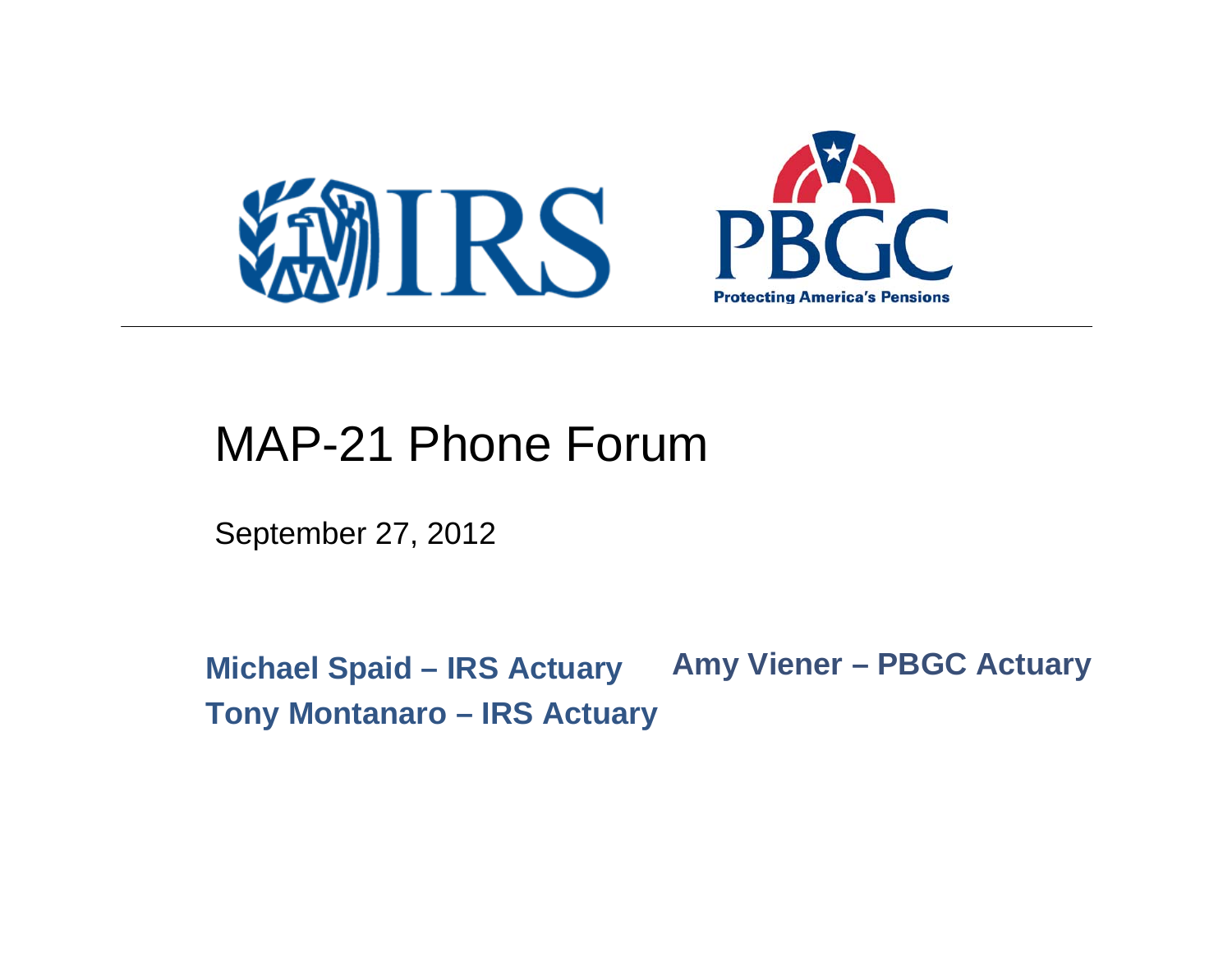

# **MAP-21 Changes Pension Law**

- President signed on July 6
- Changes effect of "segment rates" for IRC section 430(h)(2)(C)
- Creates "collar," upper and lower limits to segment rates
- Effective for PYs beginning in 2012, but subject to elections for 2012
- Limits application for specified purposes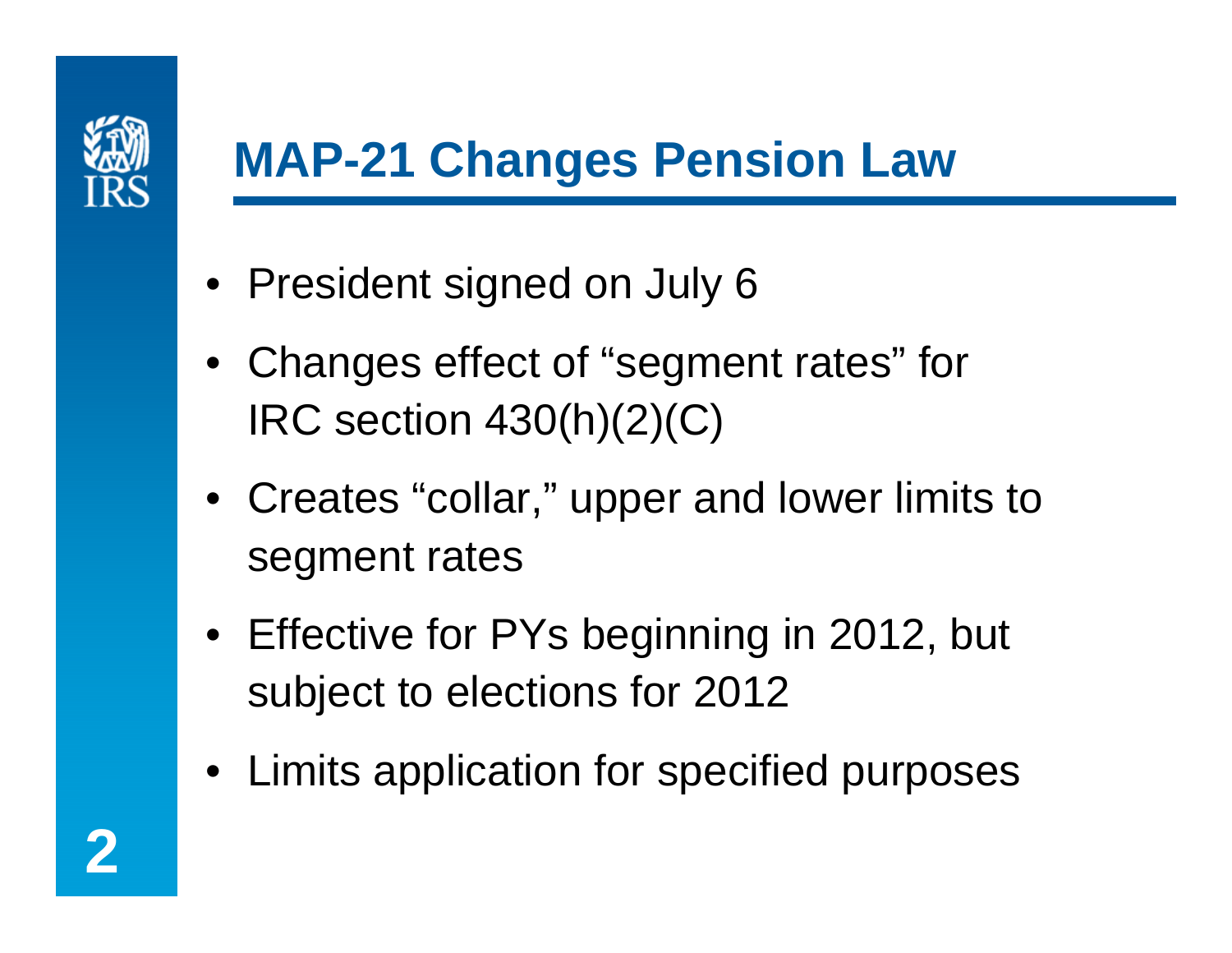

# **MAP-21 Key Provisions**

- § 430(h)(2) provides two options for interest rates:
	- Set of three segment rates described in clauses (i), (ii), and (iii) of  $\S$  430(h)(2)(C), or
	- A full yield curve described in § 430(h)(2)(D)(ii)
- MAP-21 adds  $\S$  430(h)(2)(C)(iv), which establishes a corridor for the segment interest rates
- The full yield curve is not adjusted for a corridor (*more later*)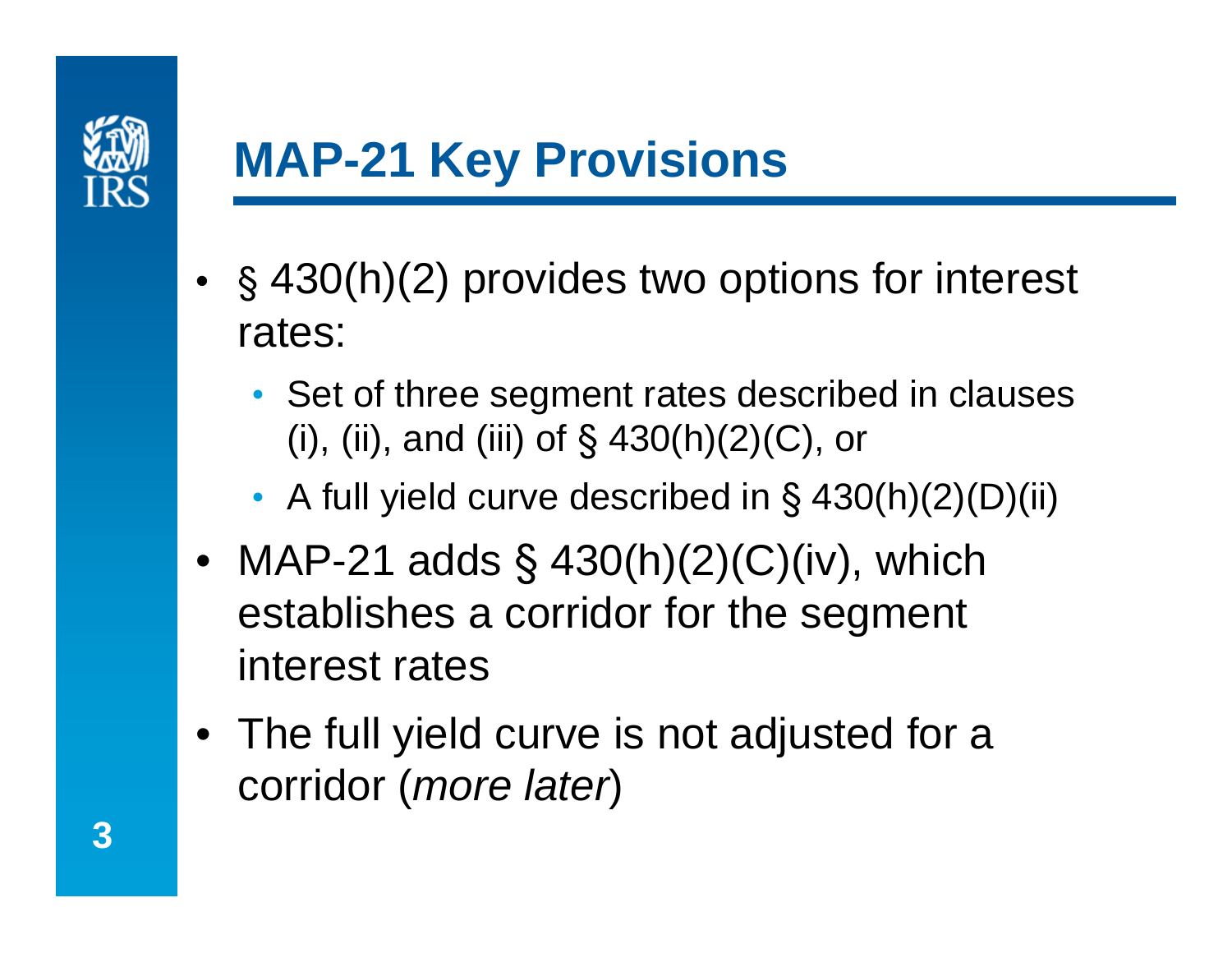

## **Segment Rate Corridor**

- Each segment rate described in § 430(h)(2)(C) is adjusted so that it falls within a specified range
- Range based on an average of the corresponding segment rates for the 25-year period ending on September 30 of the calendar year preceding the calendar year in which PY begins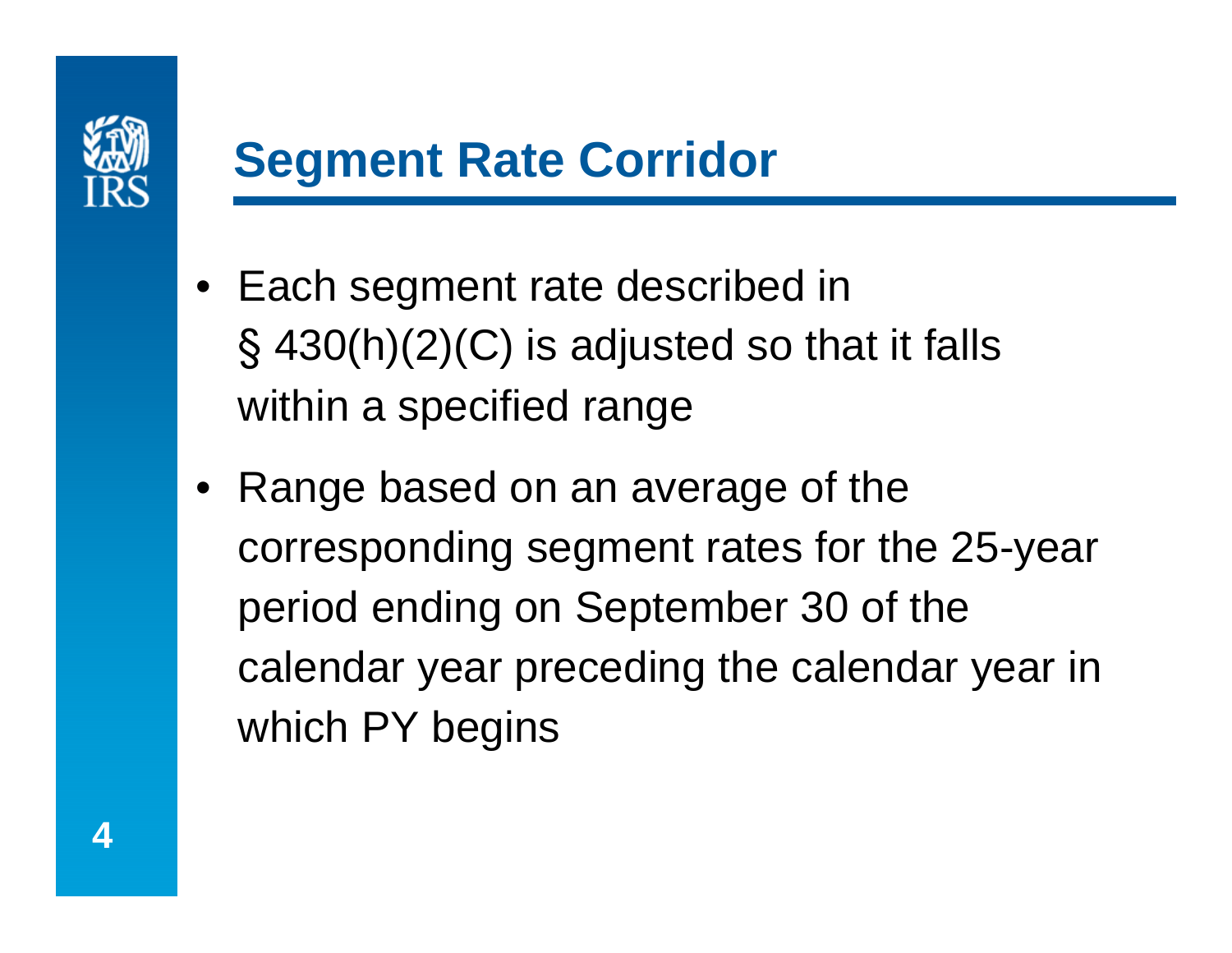

### **Segment Rate Corridor**

| If the plan year | Minimum    | Maximum    |
|------------------|------------|------------|
| begins in        | percentage | percentage |
| 2012             | 90%        | 110%       |
| 2013             | 85%        | 115%       |
| 2014             | 80%        | 120%       |
| 2015             | 75%        | 125%       |
| 2016+            | 70%        | 130%       |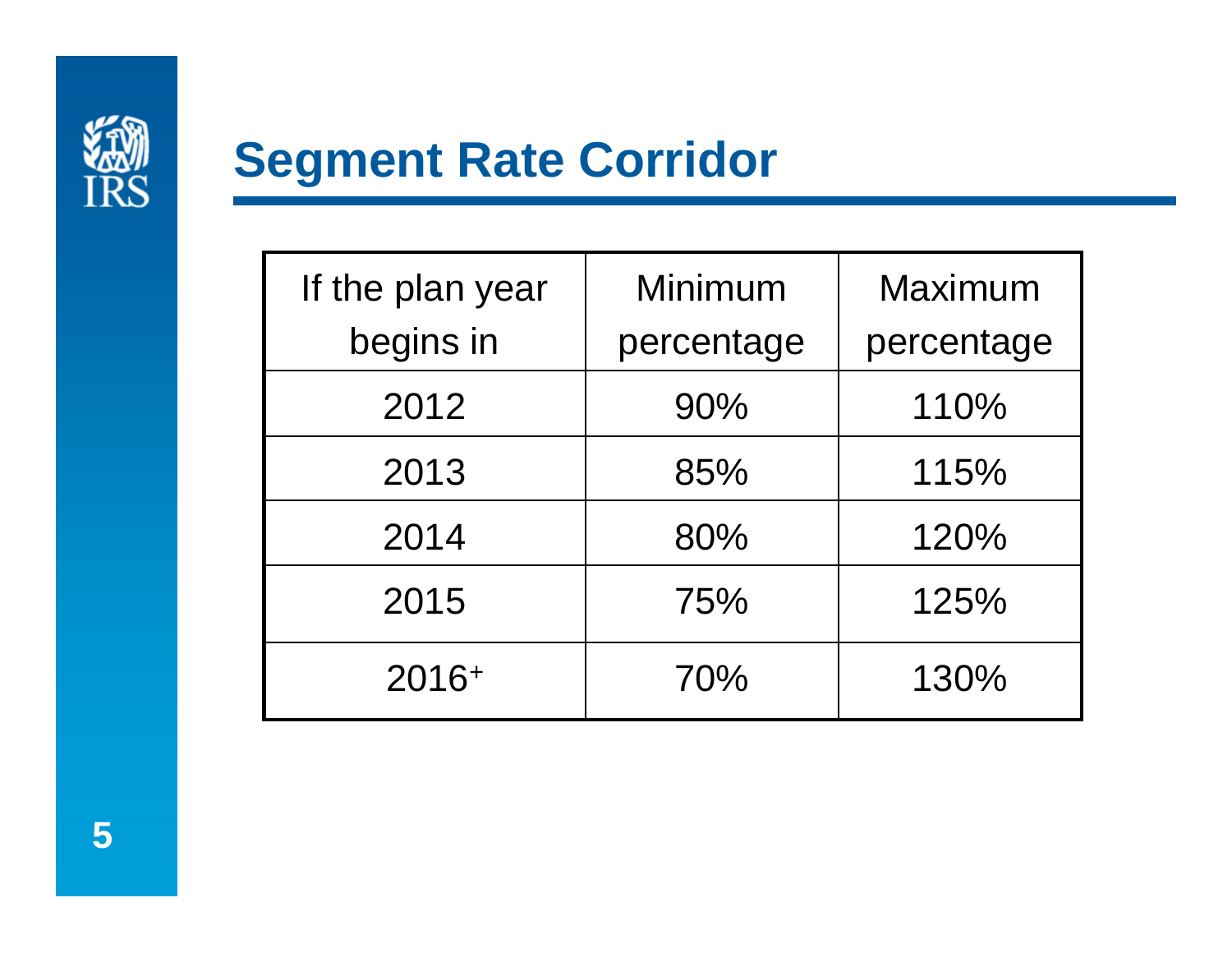

## **MAP-21: 25-year Average**

- IRS to publish 25-year average segments rates
- Allows "equivalent rates" if yield curve segment rates not available
- **Notice 2012-55**: For PYs beginning in 2012, IRS issued 25-year segment rates based on "equivalent rates" for pre-Oct-2003 period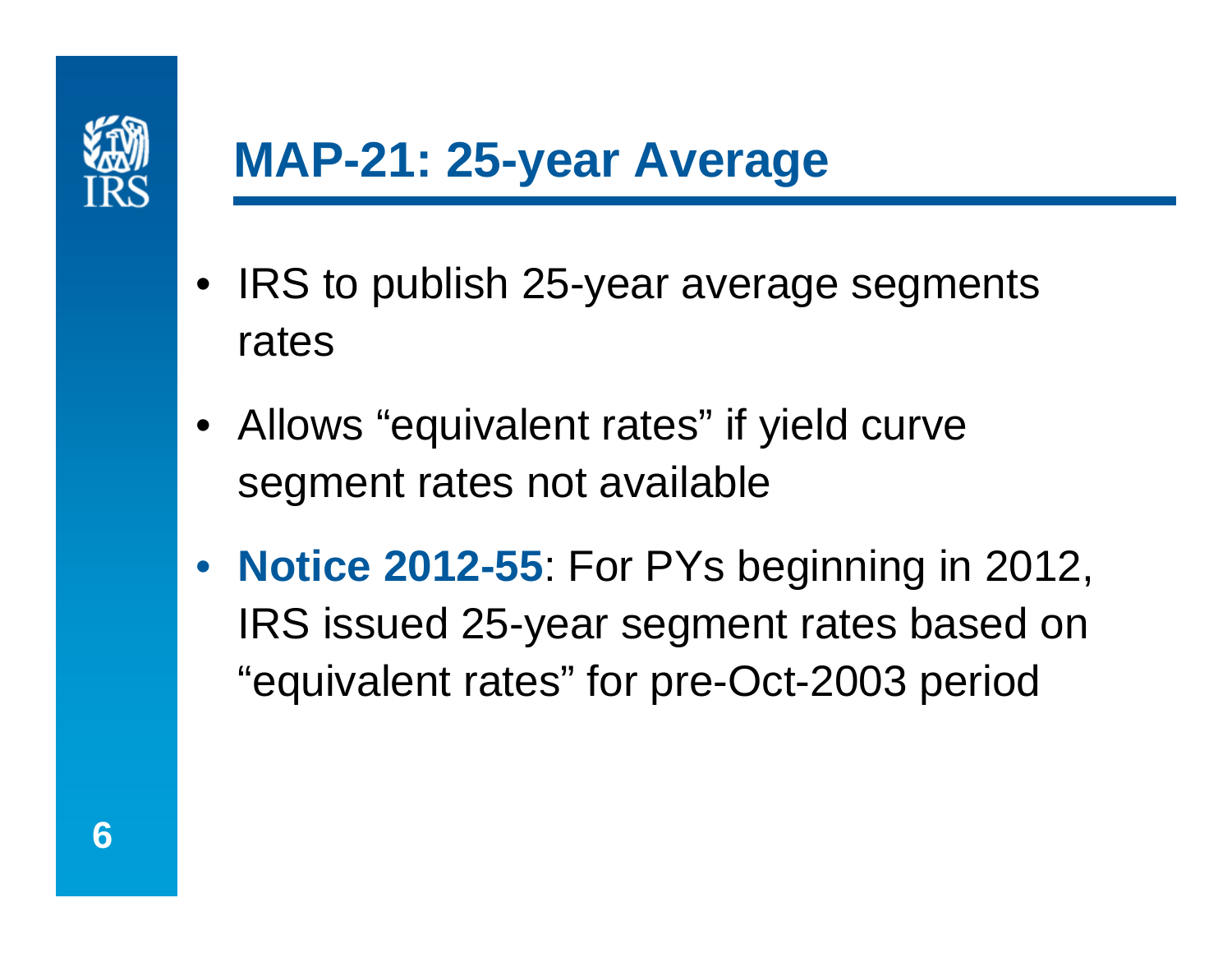

## **Determination to use equivalent rates**

- We could not determine full yield-curve results before September
- Decided to use equivalent rate method based on spreads between yield curve segments, Treasuries and corporate bond indices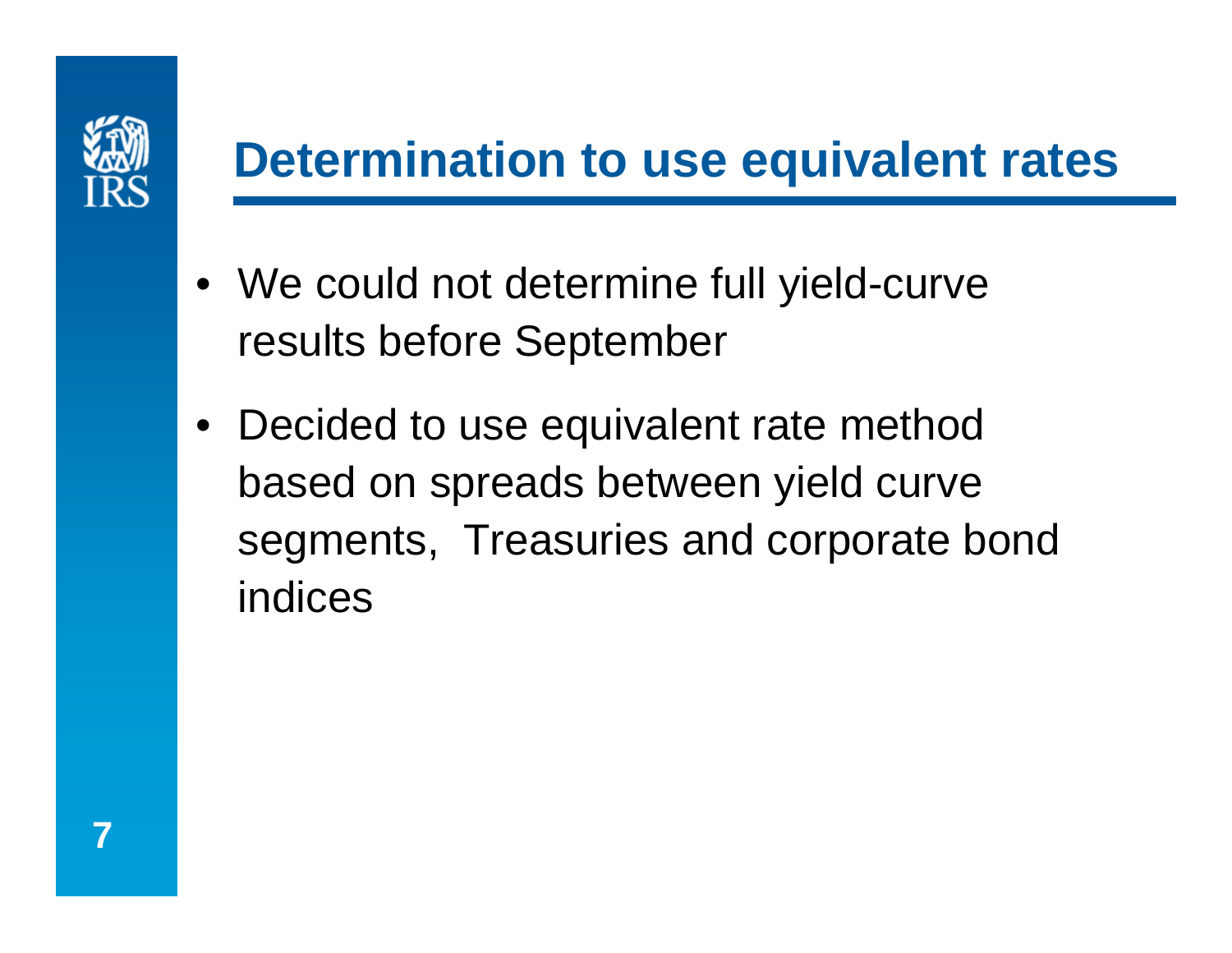

• Identified relationships with existing yield curve segments, corporate and Treasury rates, from Oct. 2003 forward, to estimate values for segment rates, given existing pre-2003 data on corporate and Treasury rates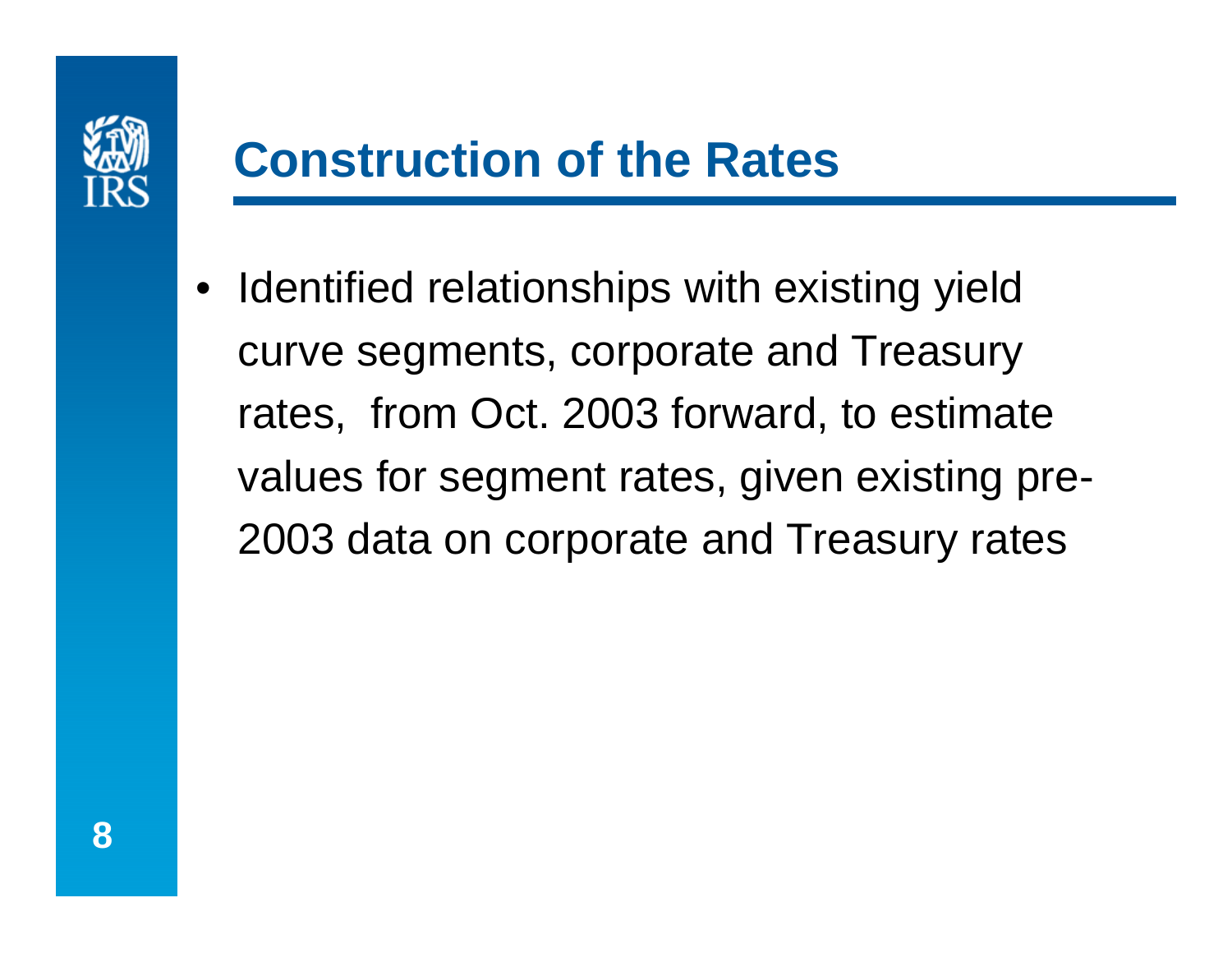

#### **Using Post-2003 Data, For Each Segment**

Used 3 spreads:

- Spot segment rate vs. Treasury spot rate average.
- Citigroup A vs. 7-year CMTs
- Citigroup AA-AAA vs. 7-year CMTs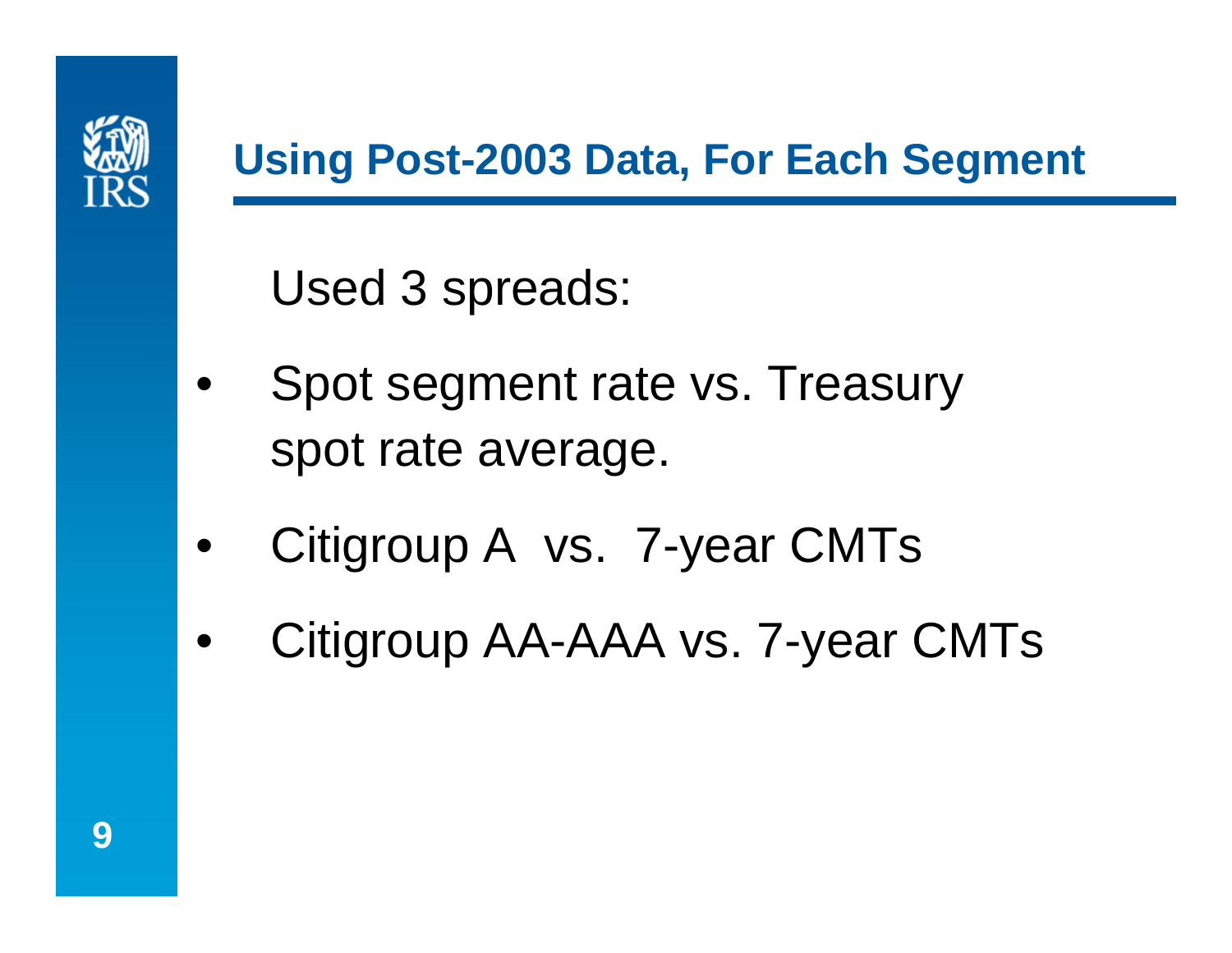

## **Treasury Spot Rate Averages**

For each segment,

"Treasury spot rates" are averages over corresponding portions of maturity spectrum:

- $1<sup>st</sup>$  1 5 years
- $2<sup>nd</sup>$  6 20 years
- $3<sup>rd</sup>$  21 60 years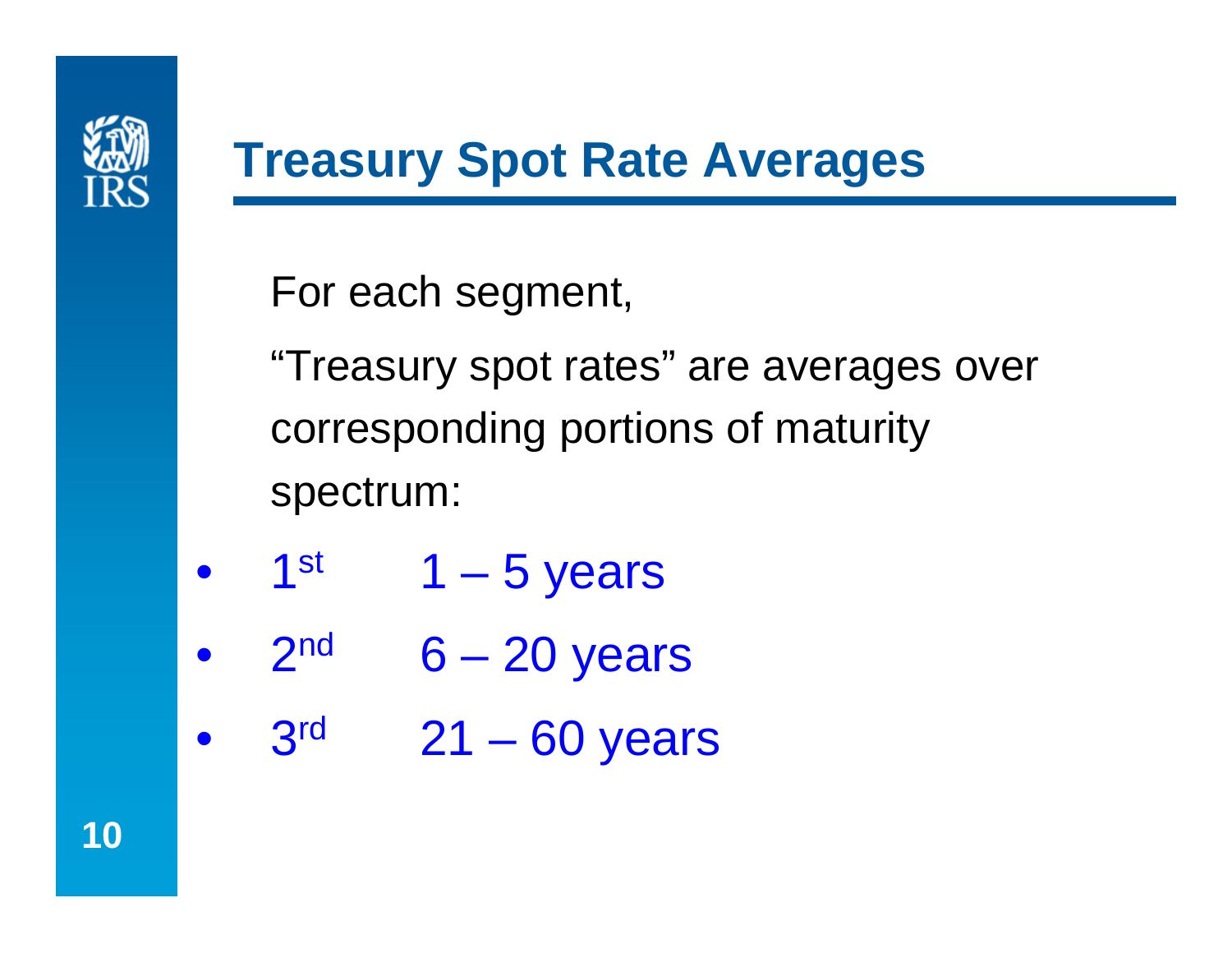

## **Construction of Equivalent Rates**

Then analyzed the spreads with least squares regression to find 3 coefficients reflecting relationships

Coefficients were applied to pre-Oct-2003 corporate index data to estimate spreads for: pre-2003 segment rates vs. Treasury spot rate averages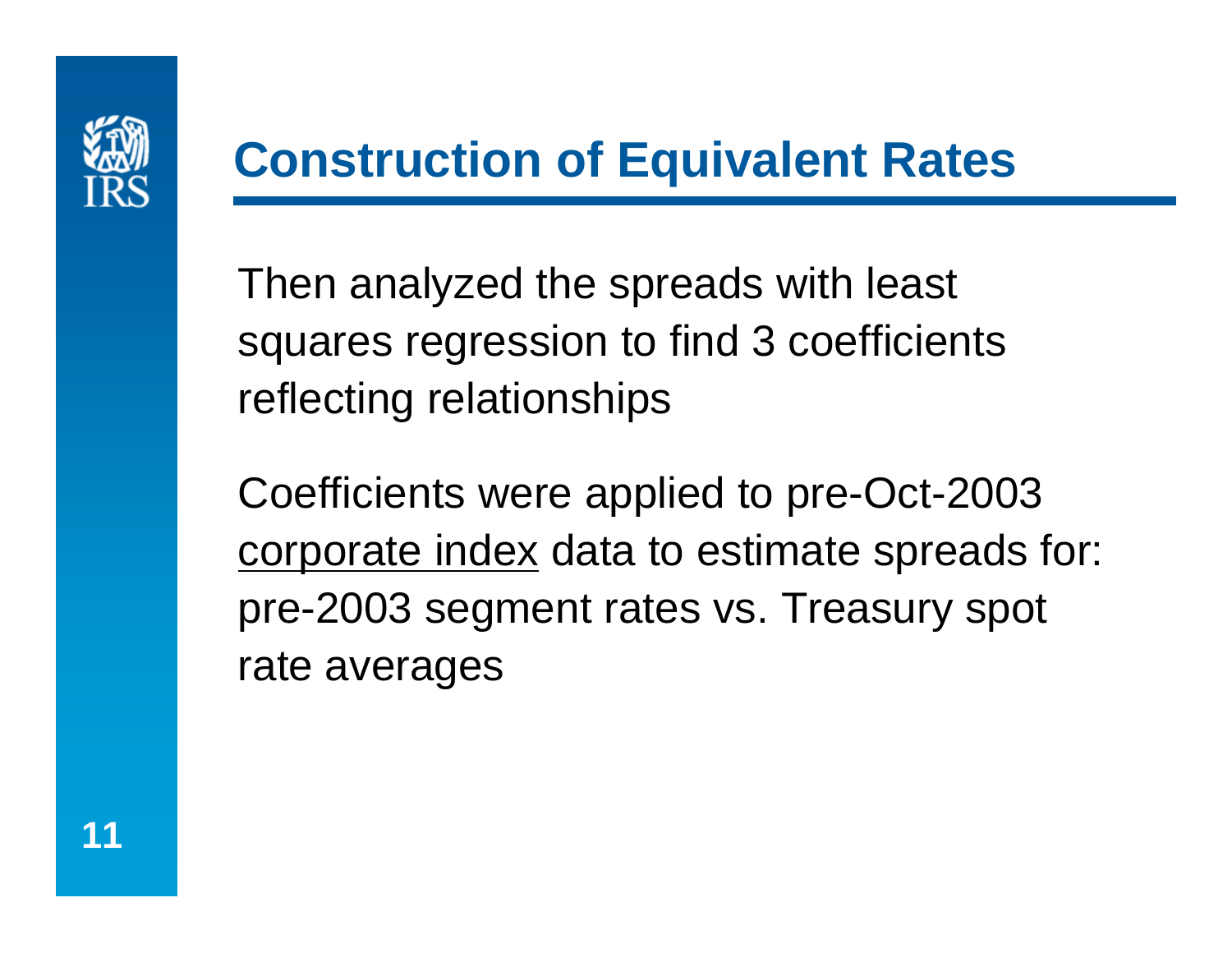

# **Construction of the 25-year Average**

- Generated equivalent rate monthly "spot" segments for each month from Oct. 1984 to Sep. 2003
- Determined 24-month average segment rates for each month from Oct. 1986 to Sep. 2005
- Used existing 24-month average segment rates for Oct. 2005 forward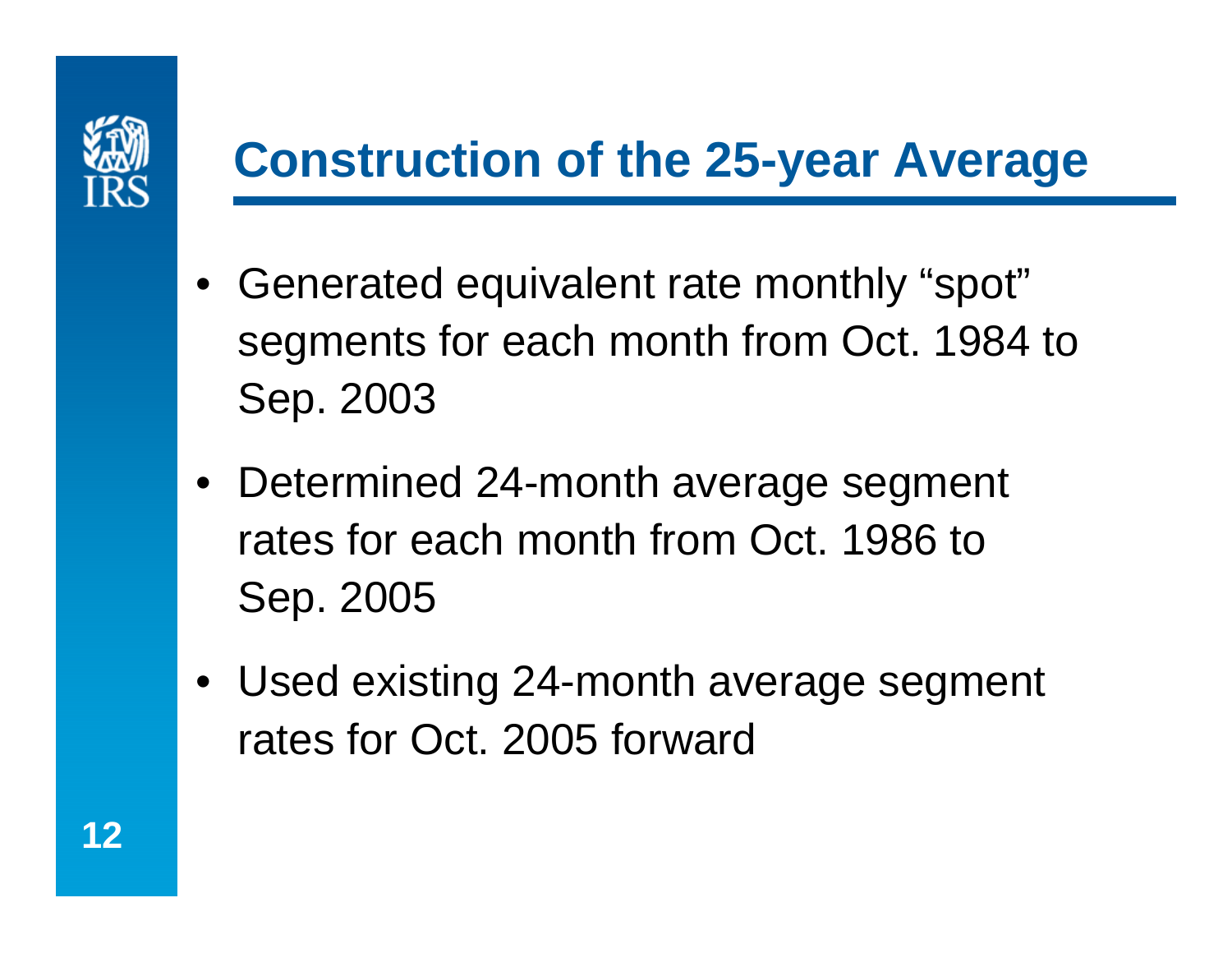

# **Plan Years Beginning in 2012**

25-year Average Segment Rates

| -First - | Second  | -Third. |
|----------|---------|---------|
| Segment  | Segment | Segment |
| 6 15     | -7 61   | -8 35.  |

**Permissible Values Within 90 - 110% Corridor** 

| -First - | :Second | -Third. |
|----------|---------|---------|
| Segment  | Segment | Segment |
| .5.54    | 6 85    | -7.52.  |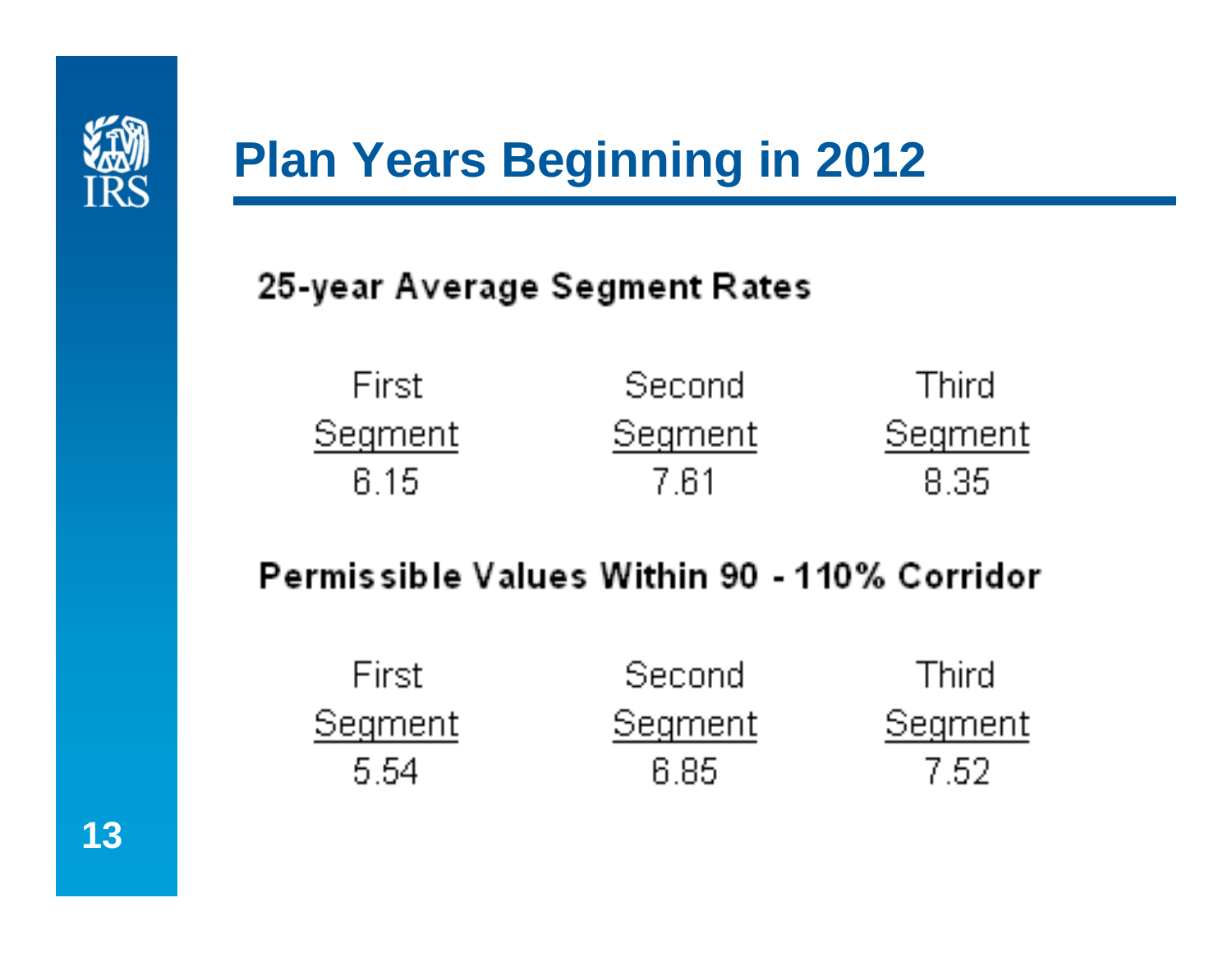

# **Future PY 25-year Average Rates?**

- No decision yet, whether to use "equivalent" rate" method or standard yield curve method.
- Considerations depend on the feasibility of actually doing the standard method for pre-Oct-2003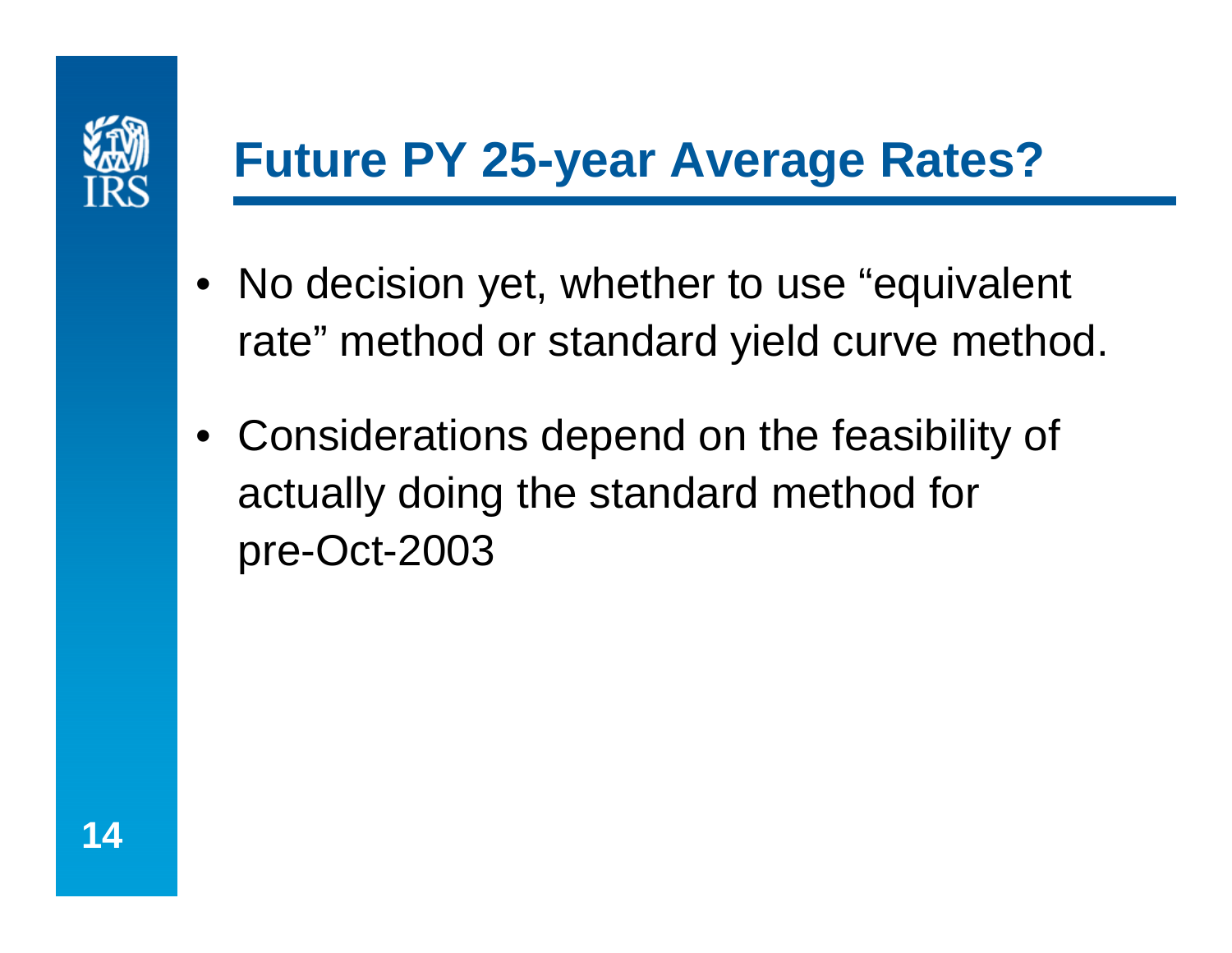

#### **Notice 2012-61**

- Issued September 11, 2012
- Provides guidance on the special rules relating to pension funding stabilization for single-employer defined benefit plans made by MAP-21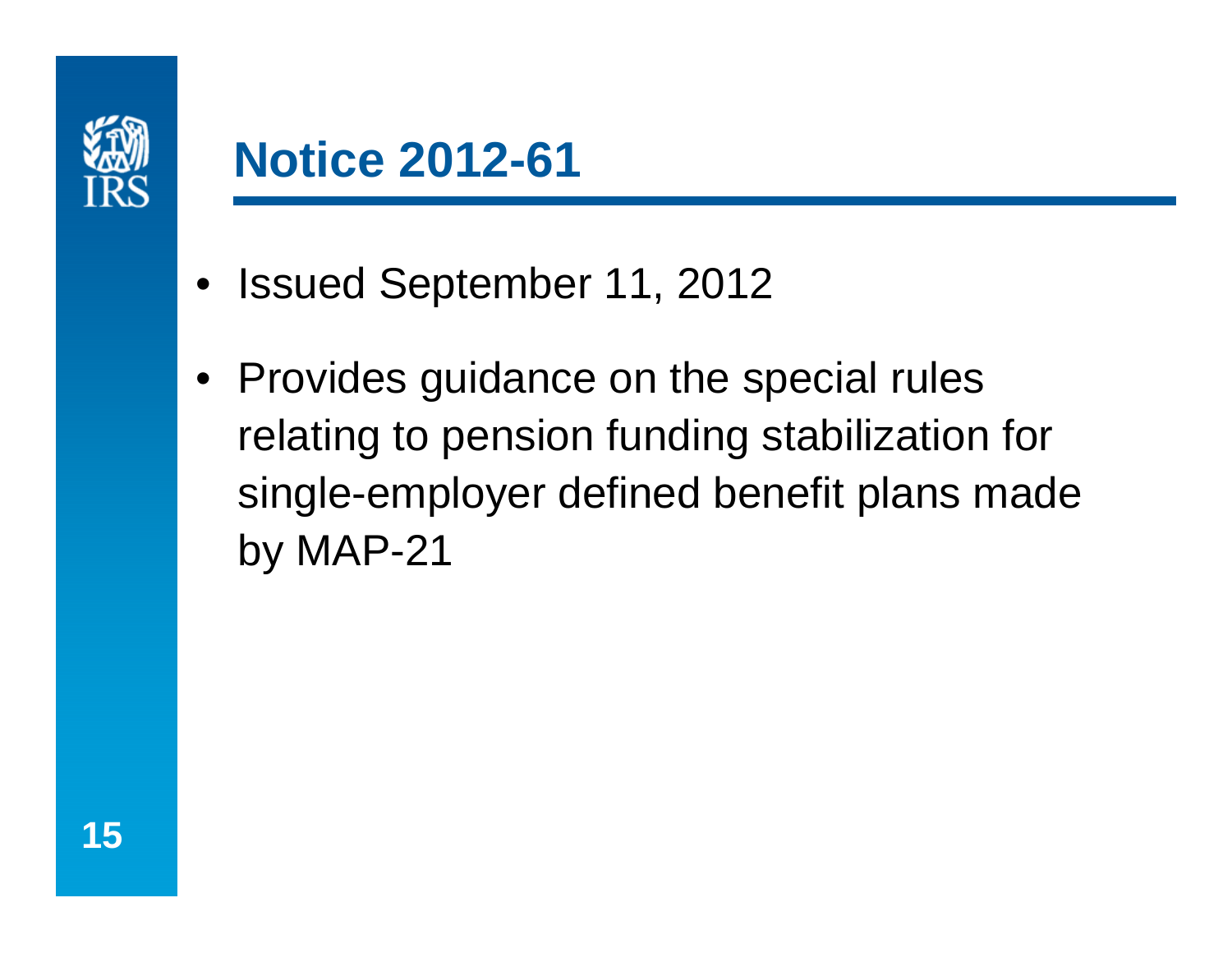

## **Where do MAP-21 Rates Apply?**

- Calculation of minimum required contribution (MRC) under § 430:
	- Target normal cost and funding target
	- Calculation of the present value of remaining shortfall and waiver amortization installments for purposes of determining any shortfall amortization base for plan year
	- Determination of shortfall and waiver amortization installments, and
	- Limitation on the assumed rate of return for purposes of determining the average value of assets under § 430(g)(3)(B)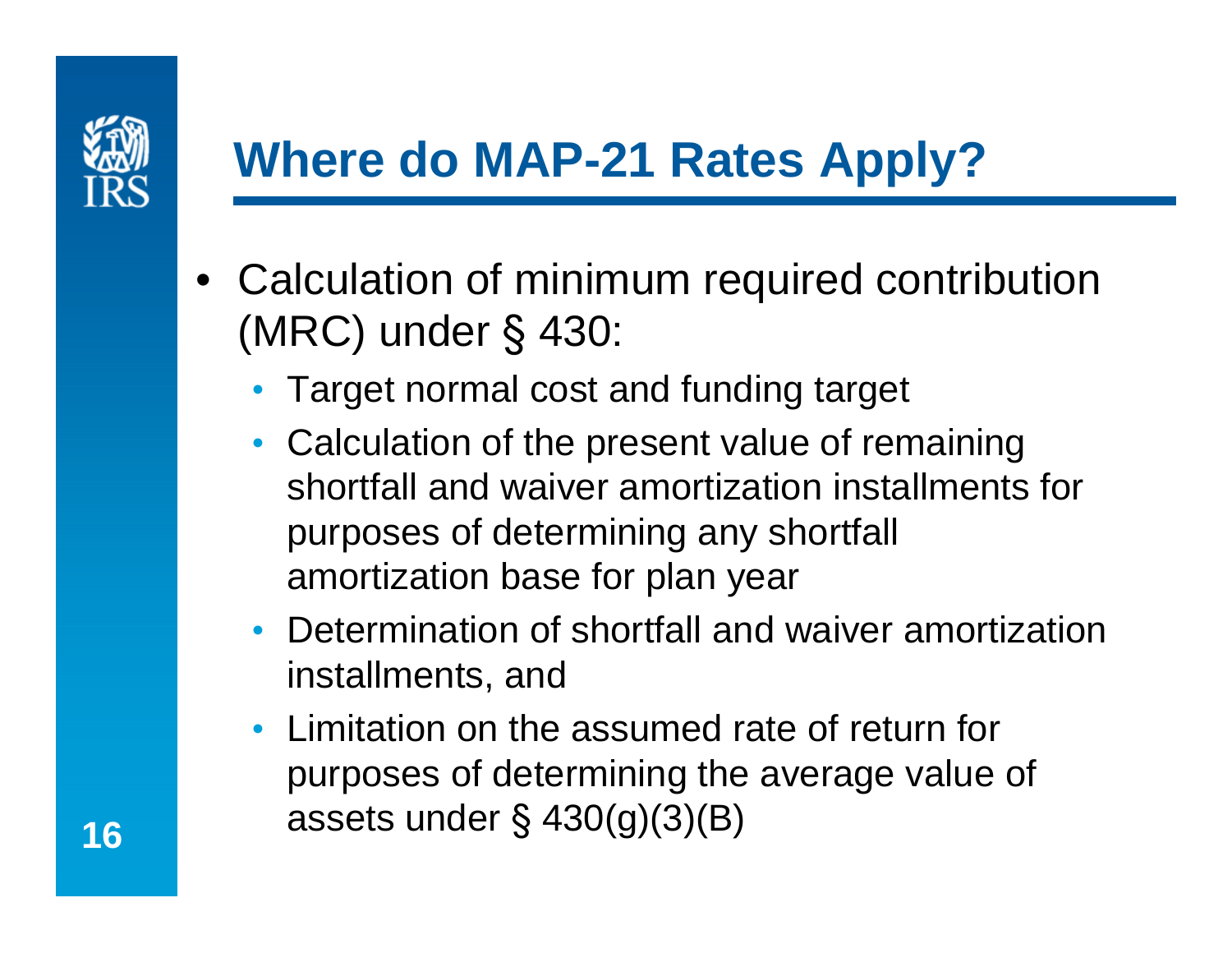

# **Where do MAP-21 Rates Apply?**

- Applying the benefit restrictions under § 436:
	- Adjusted funding target
	- Adjusted plan assets
	- Resulting adjusted funding target attainment percentage (AFTAP)
- MRC for plans subject to sections 104 or 105 of PPA '06
	- Determined reflecting MAP-21 adjustments to 3rd segment rate (§ 430(h)(2)(C)(iv))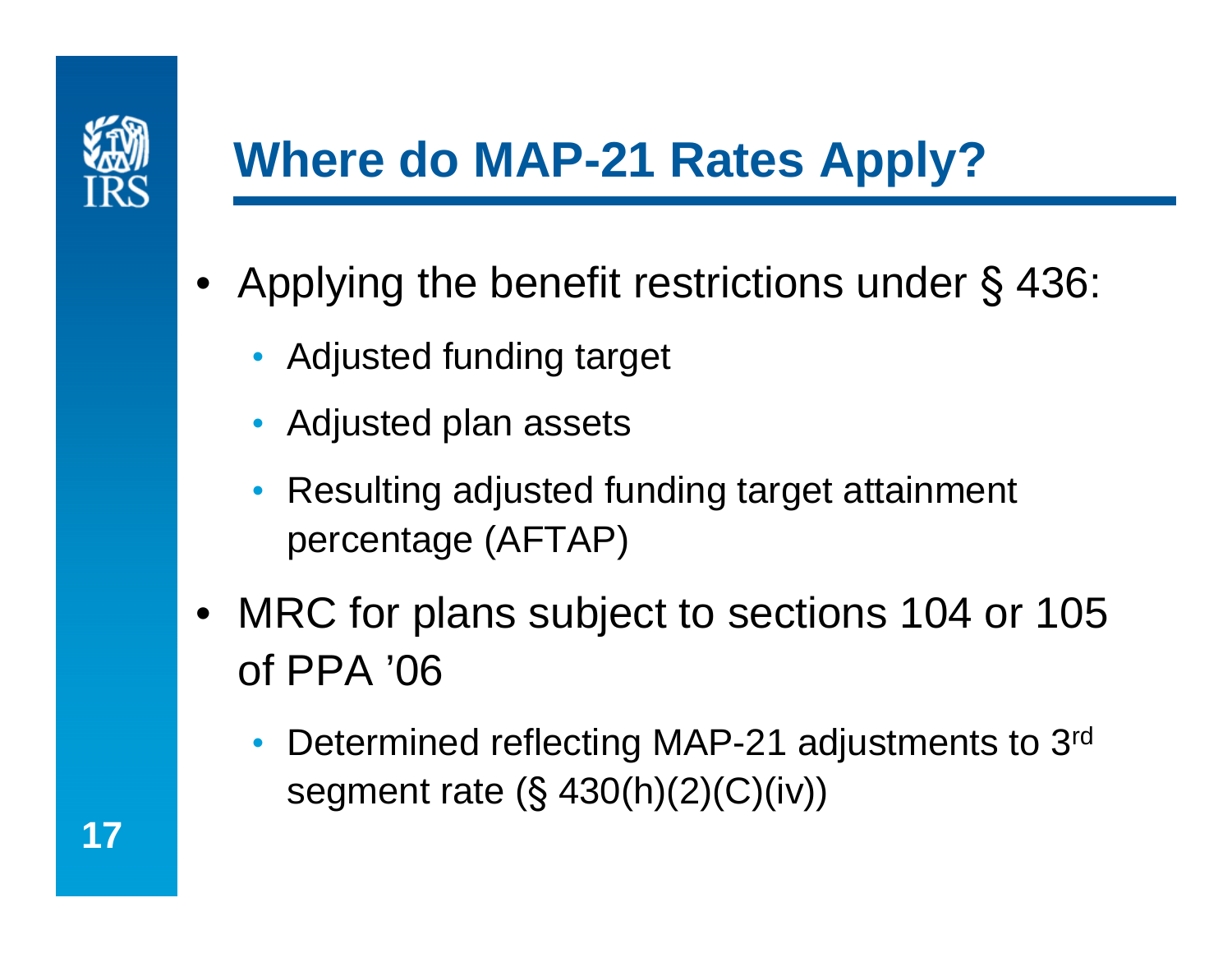

# **Where do MAP-21 Rates NOT Apply?**

- Maximum deductible amount under § 404(o)
- Minimum present value (including lump sums) under § 417(e)(3)
- Amount of excess assets that can be transferred to retiree health accounts under § 420
- Calculation of FTAP to determine if information must be reported to PBGC under § 4010 of ERISA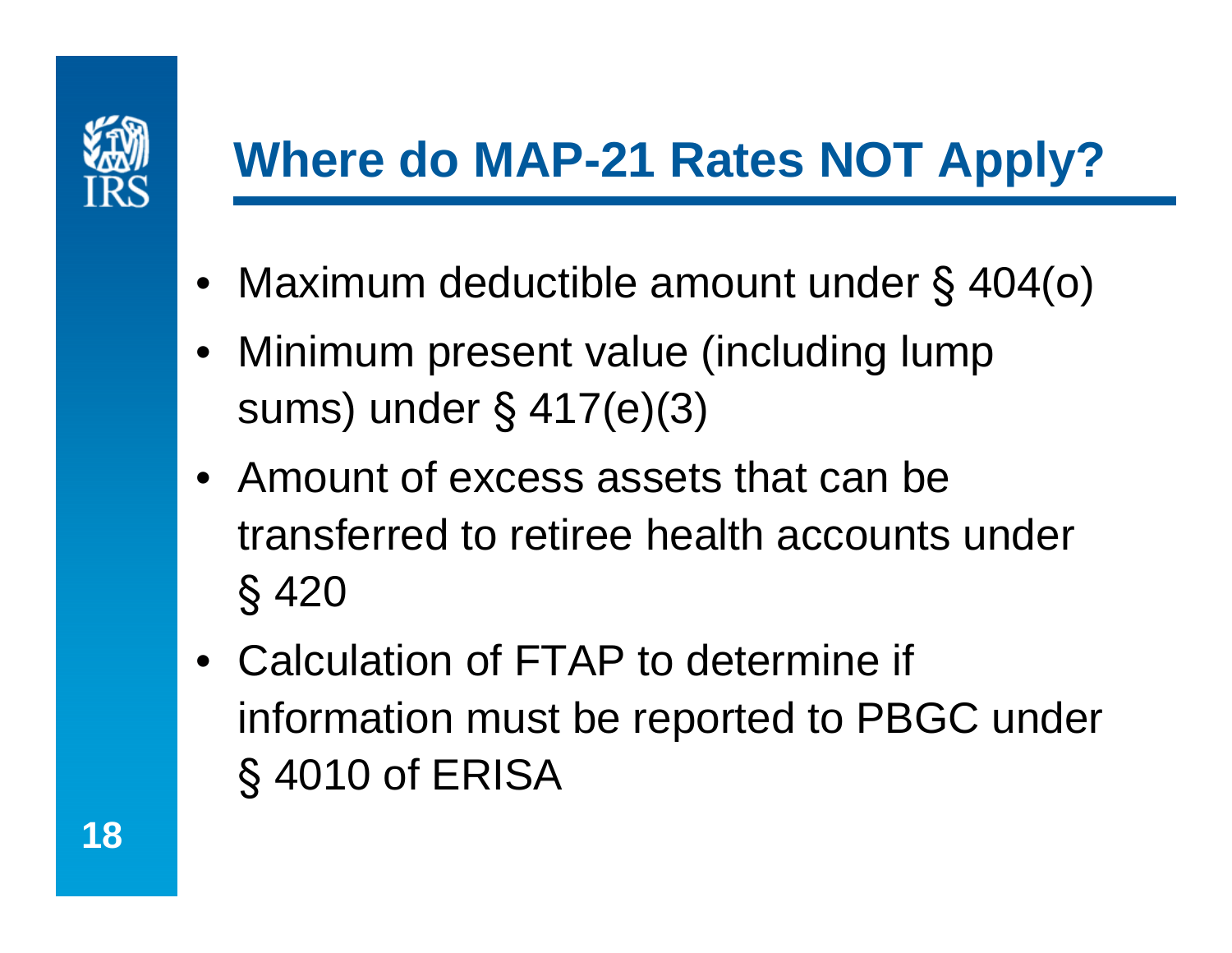

# **Determination of At-Risk Status**

- The determination if a plan is in at-risk status is made separately for purposes for which MAP-21 segment rates do and do not apply
	- Determination based on interest rates used to calculate the funding target for that specific purpose for the preceding plan year
- Possible result:
	- Plan may be in at-risk status for calculations under 404(o), but
	- Plan may NOT be in at-risk status for determining the MRC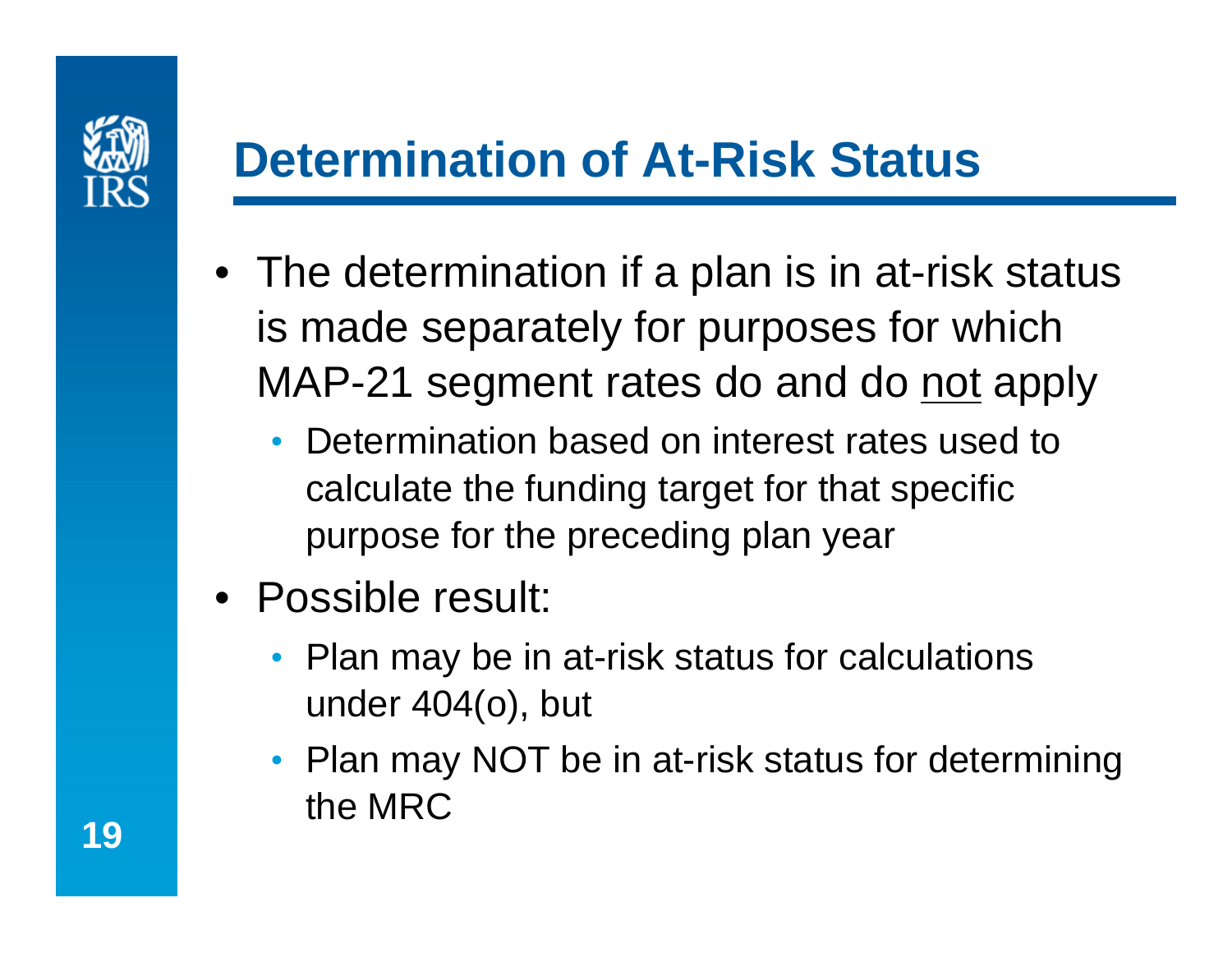

# **Annuity Substitution Rule**

- Annuity substitution rule under  $\S$  1.430(d)-1(f)(4)(iii)
	- Requires lump sums which are based on § 417(e) minimum present value requirements to generally be valued as the present value of the underlying annuity
	- Underlying annuities are valued using § 430 rates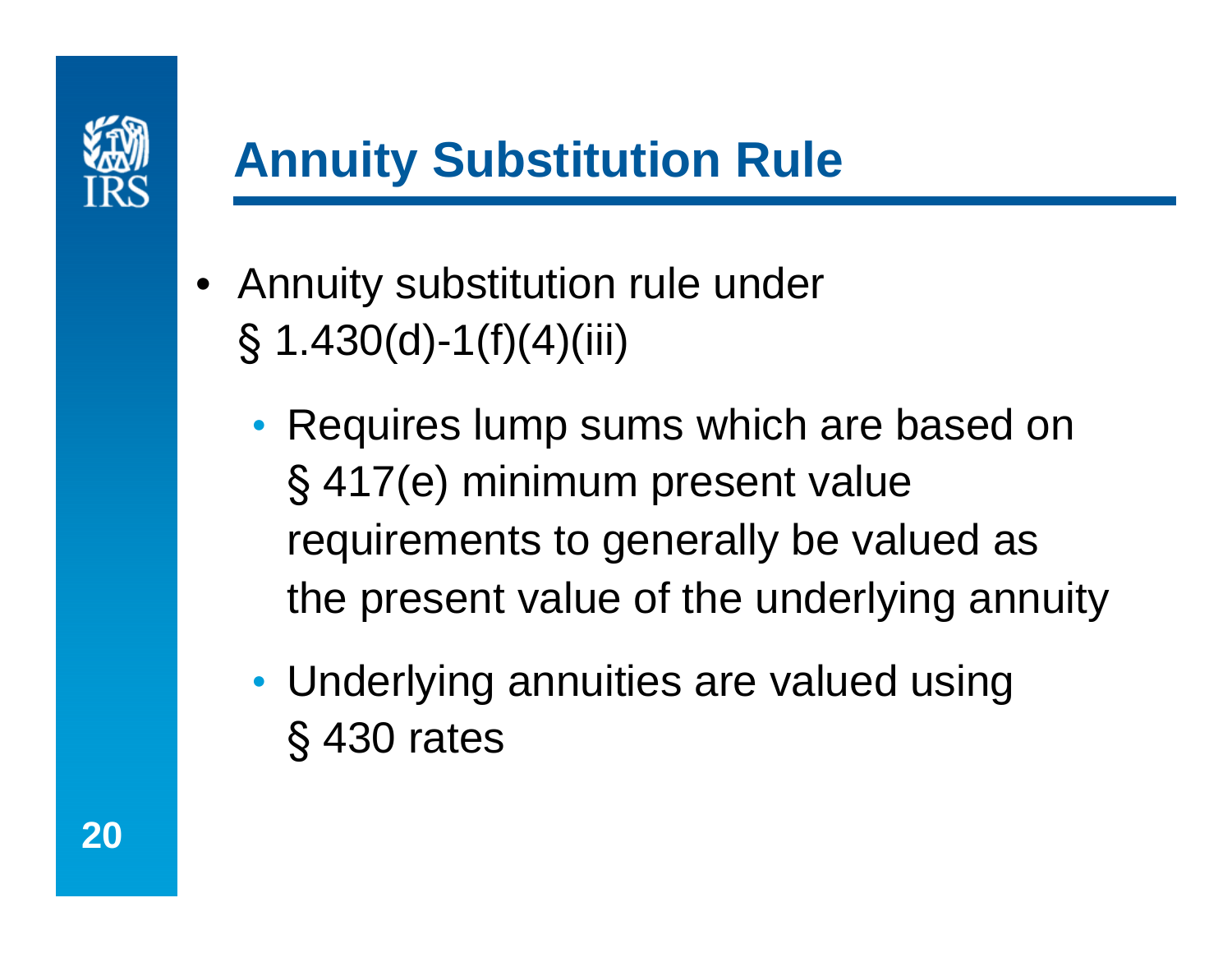

# **Annuity Substitution Rule**

• Although the application of the MAP-21 corridors increases the difference between the § 417(e) interest rates and § 430 segment rates in the short term, the annuity substitution rule for valuing lump sums is unchanged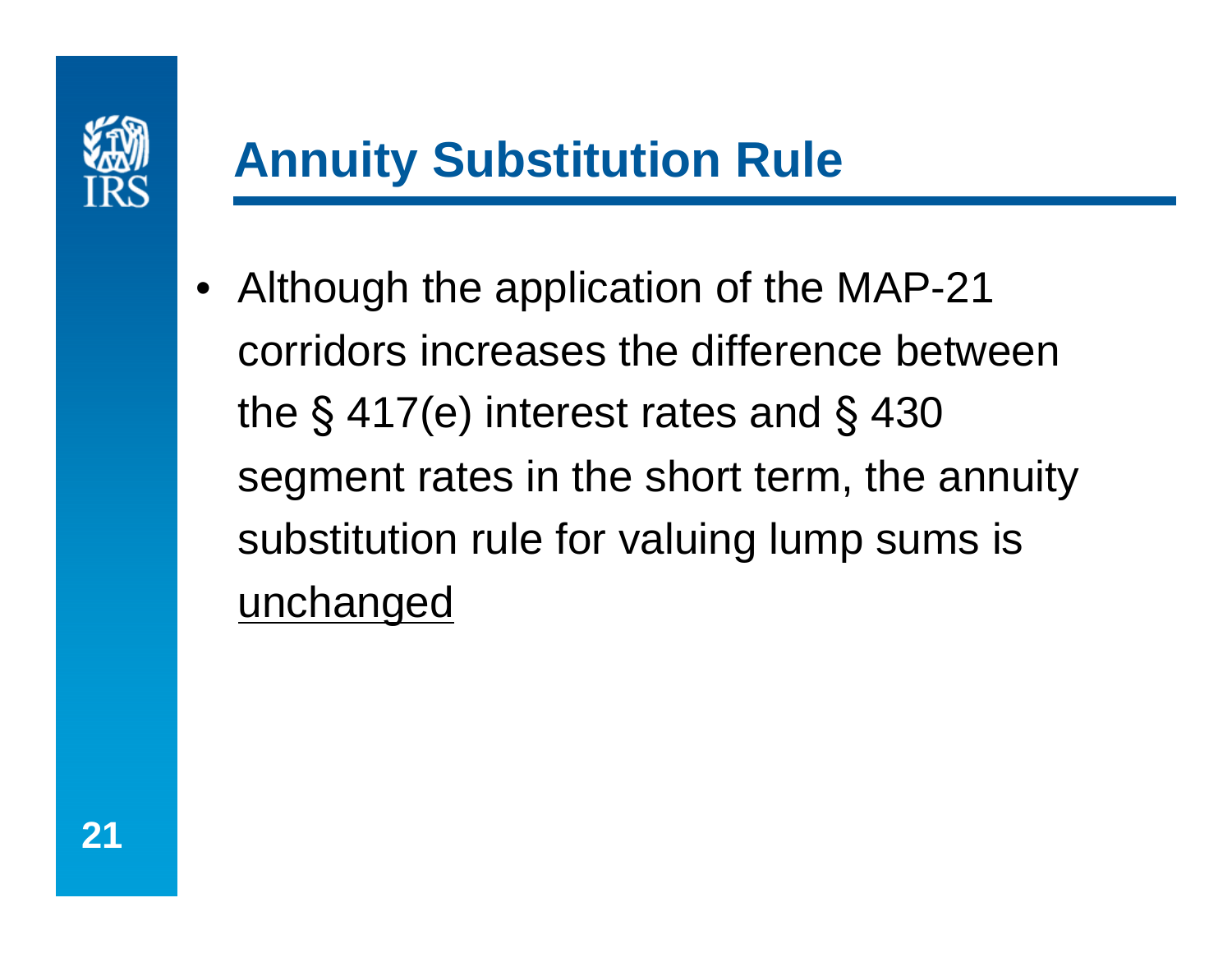

## **How MAP-21 Affects Assets**

- Adjusting contributions receivable discounted using prior year's effective interest rate
	- If MAP-21 first applies for 2012, then affects assets for 2013+
- Determination of average value of assets (AVA)
	- May be affected MAP-21 due to cap on expected return by the 3<sup>rd</sup> segment rate
	- Can affect AVA, even if the funding target is calculated using the full yield curve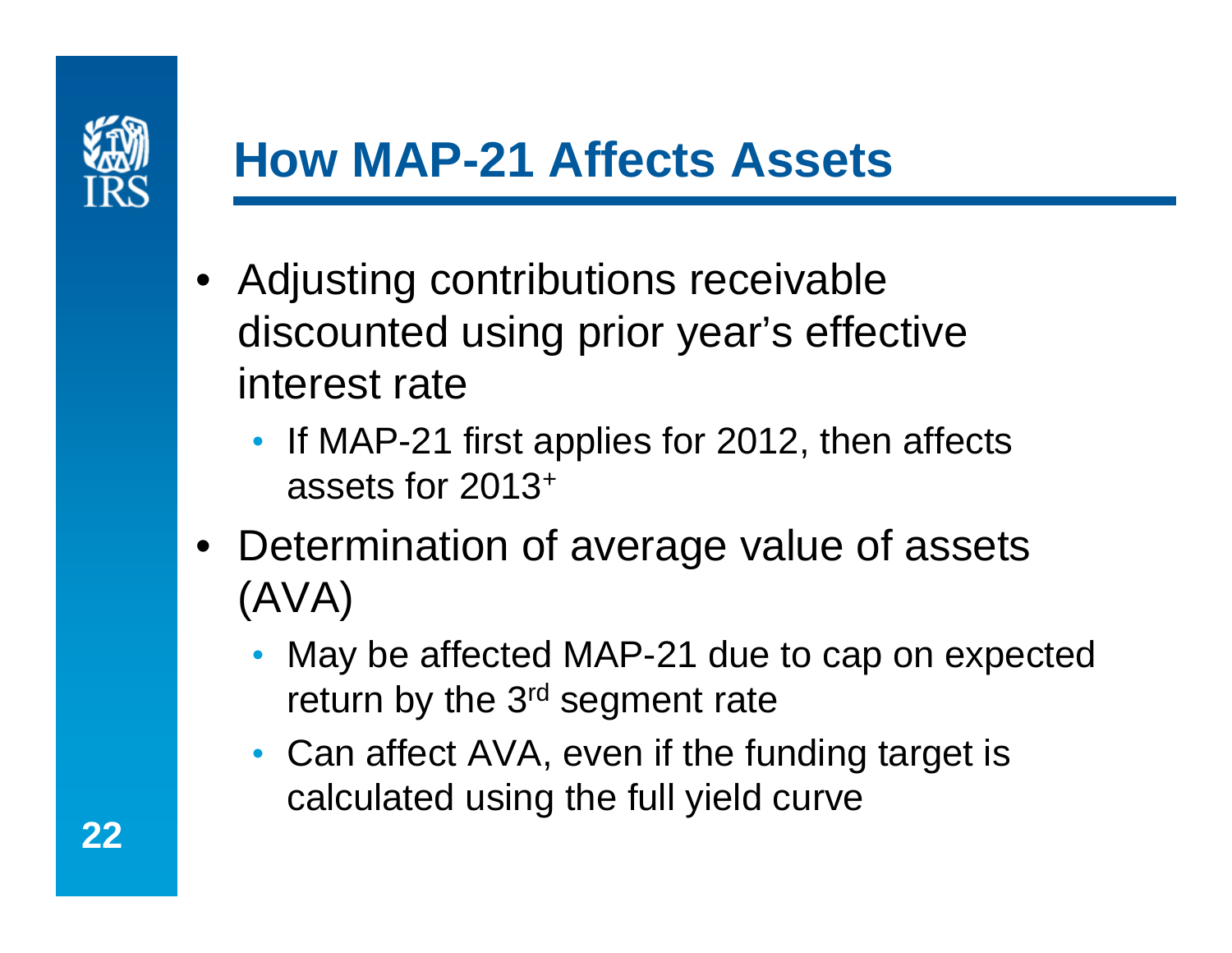

## **How MAP-21 Affects Assets**

- Option for § 404(o) asset value
	- If 3<sup>rd</sup> segment rate (after application of MAP-21 collar) > unadjusted  $3<sup>rd</sup>$  segment rate, plan may elect to use § 430 asset value for § 404(o) calculations
- No similar rule for asset value for § 420 purposes or PBGC 4010 filing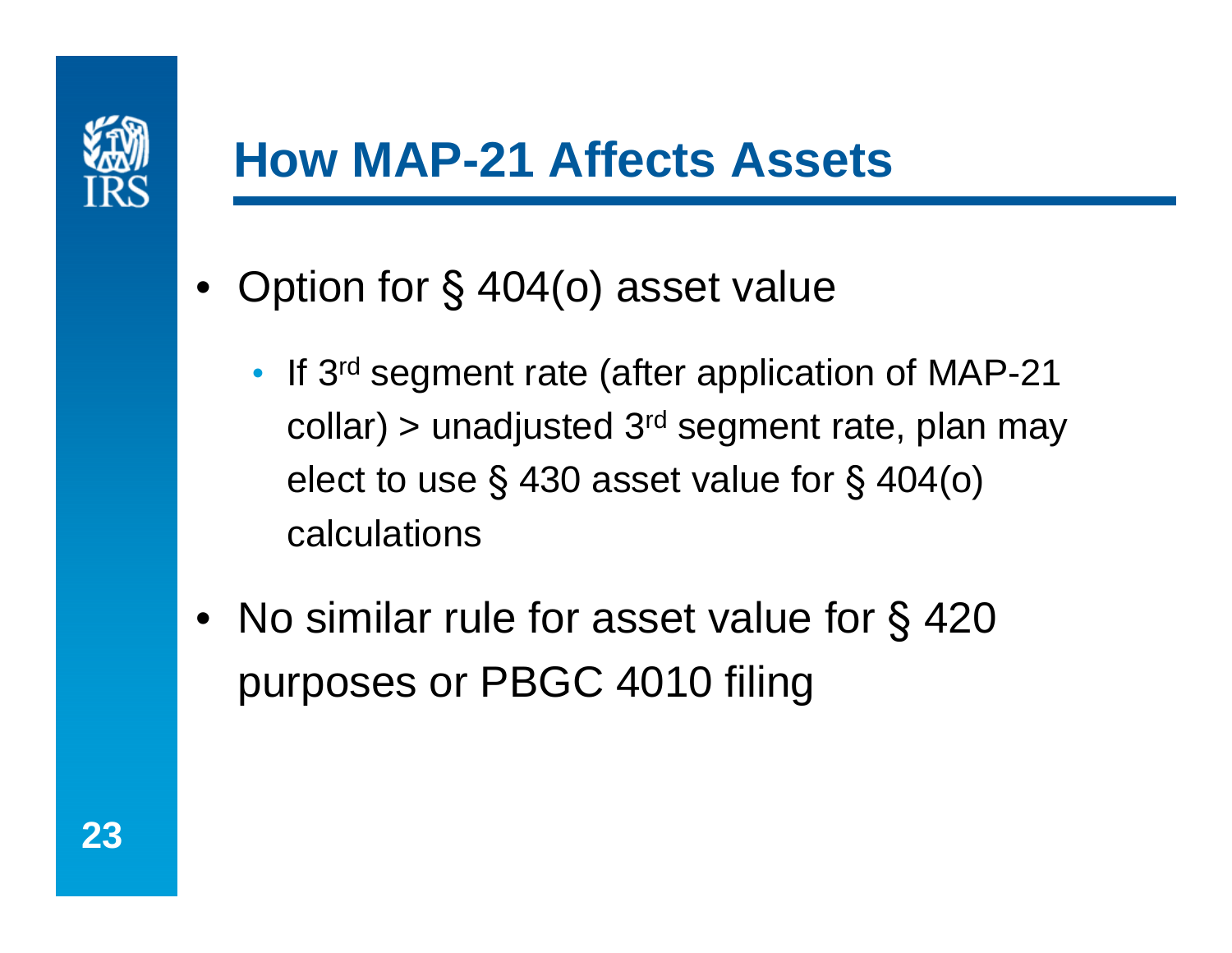

#### **Hybrid Plans**

- Hybrid plan regulations regarding market rate of return are not yet final
- The IRS has not yet decided which rate should apply if currently use segment rates as rate of return:
	- Segment rates ignoring MAP-21, or
	- MAP-21 segment rates (rates after reflecting MAP-21 corridor)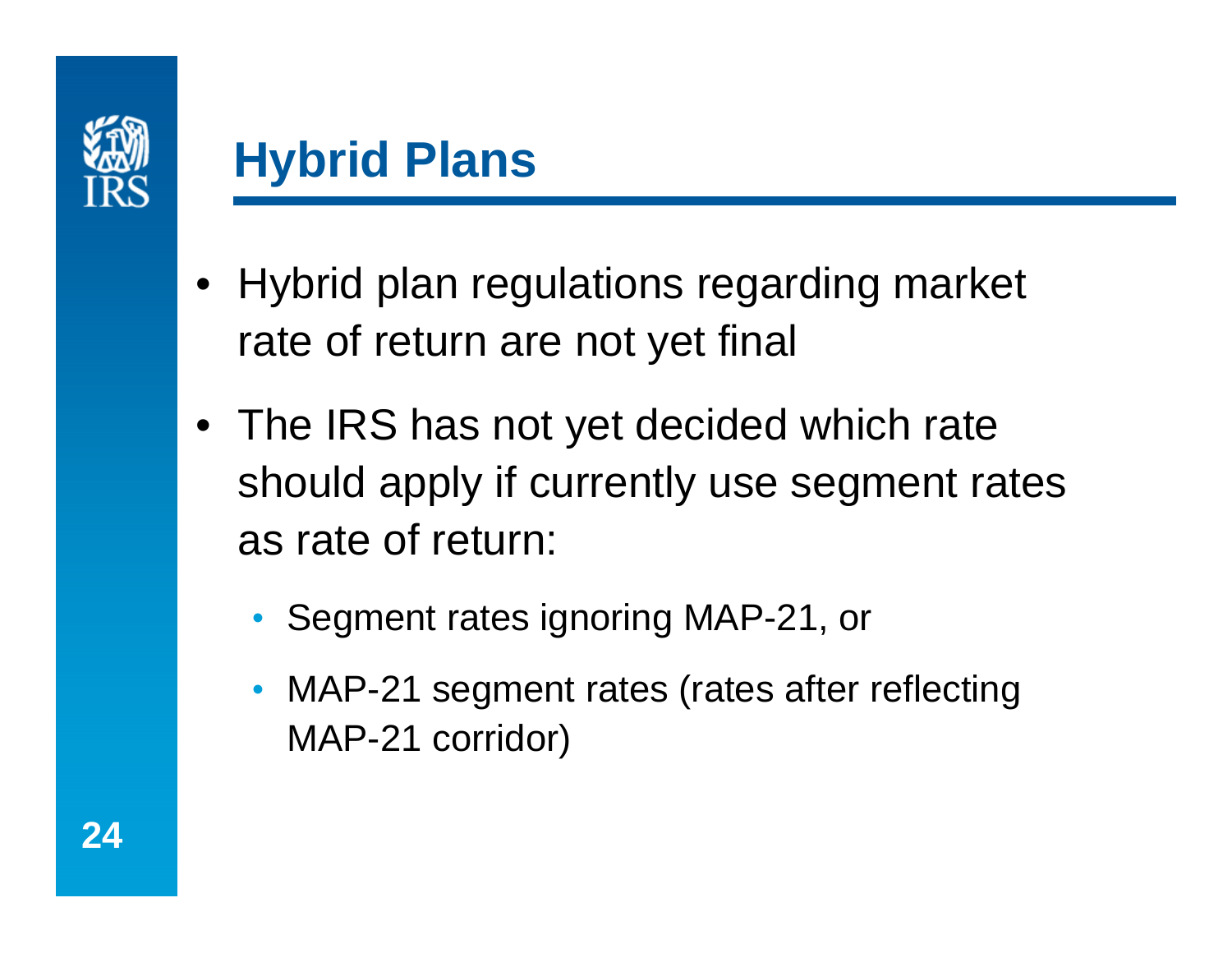

## **Hybrid Plans**

- Final regulations will not be effective for plan years beginning before January 1, 2014
- If final regulations provide that the MAP-21 rates exceed a market rate of return, plan will have to change back to rates ignoring MAP-21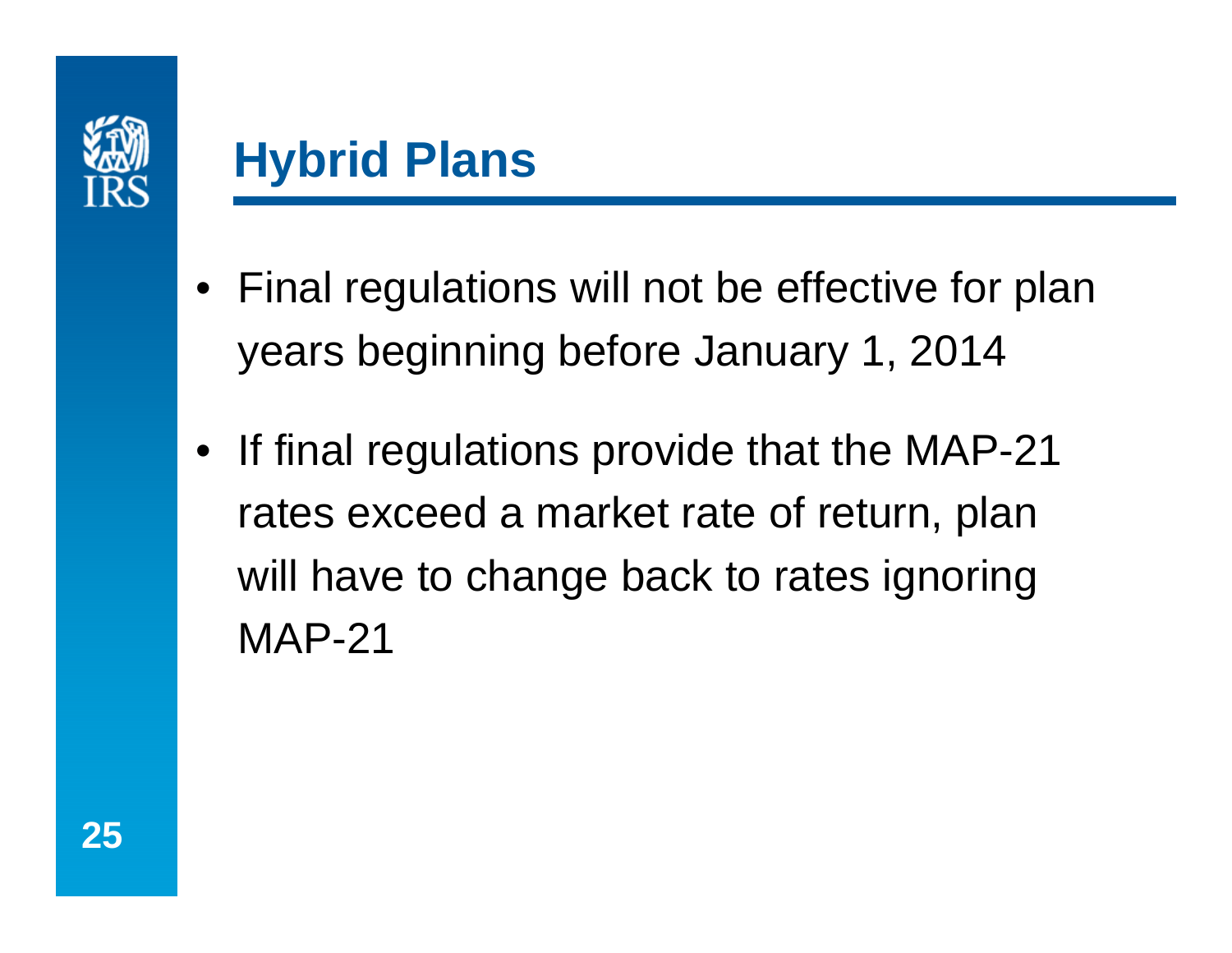

- Presumption rules not changed
- If AFTAP has not yet been certified, just certify with MAP-21 rates (unless elected to delay MAP-21 for § 436 until 2013)
- If AFTAP already certified before MAP-21, new certification may be applied:
	- Retroactively to the date of the original certification, or
	- Prospectively, to the earlier of October 1, 2012, or the date of the re-certification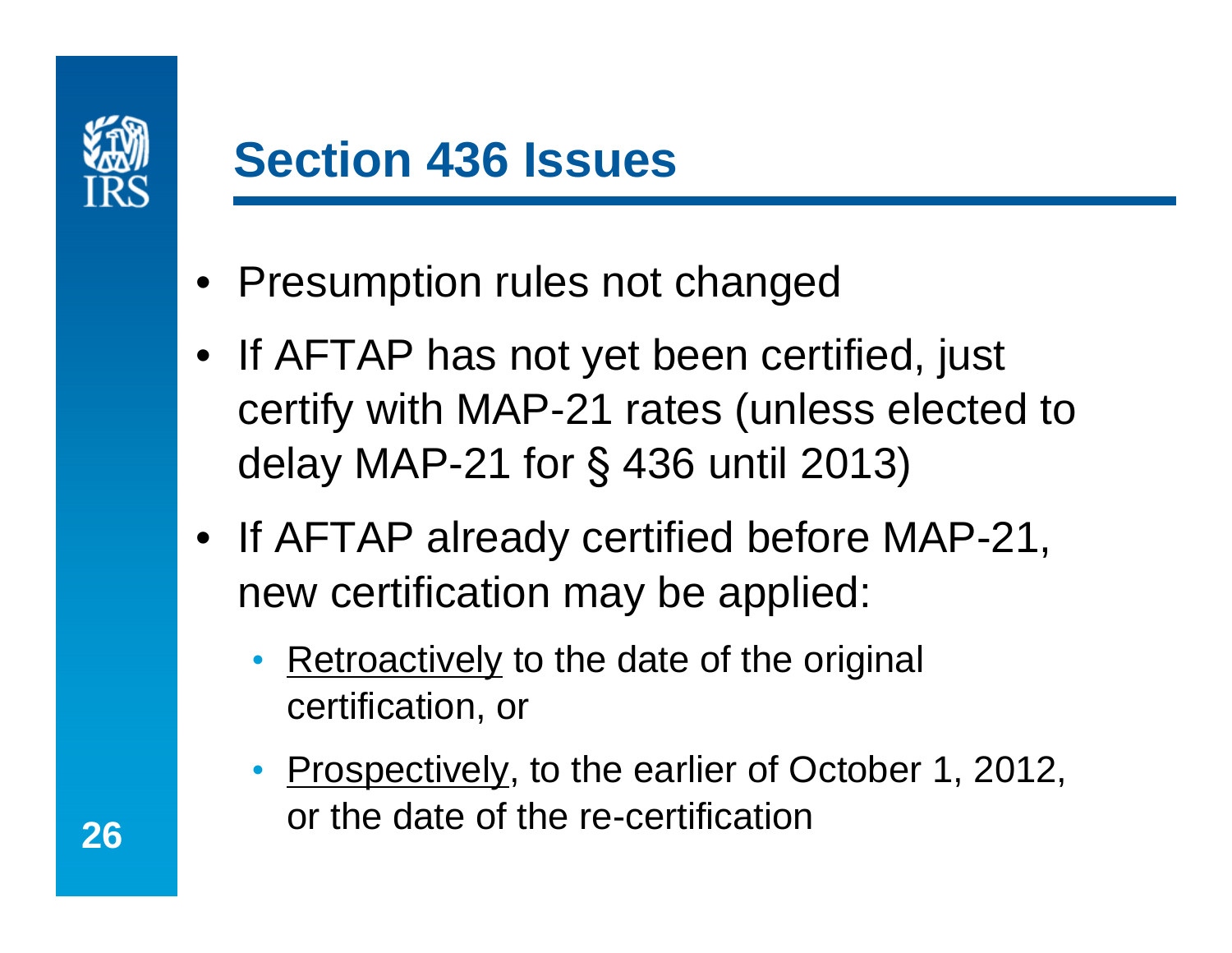

- Initial certifications made after 9/30/2012:
	- Are presumed to be done with knowledge of MAP-21 and Notice 2012-61, and
	- Material change and irrevocability rules apply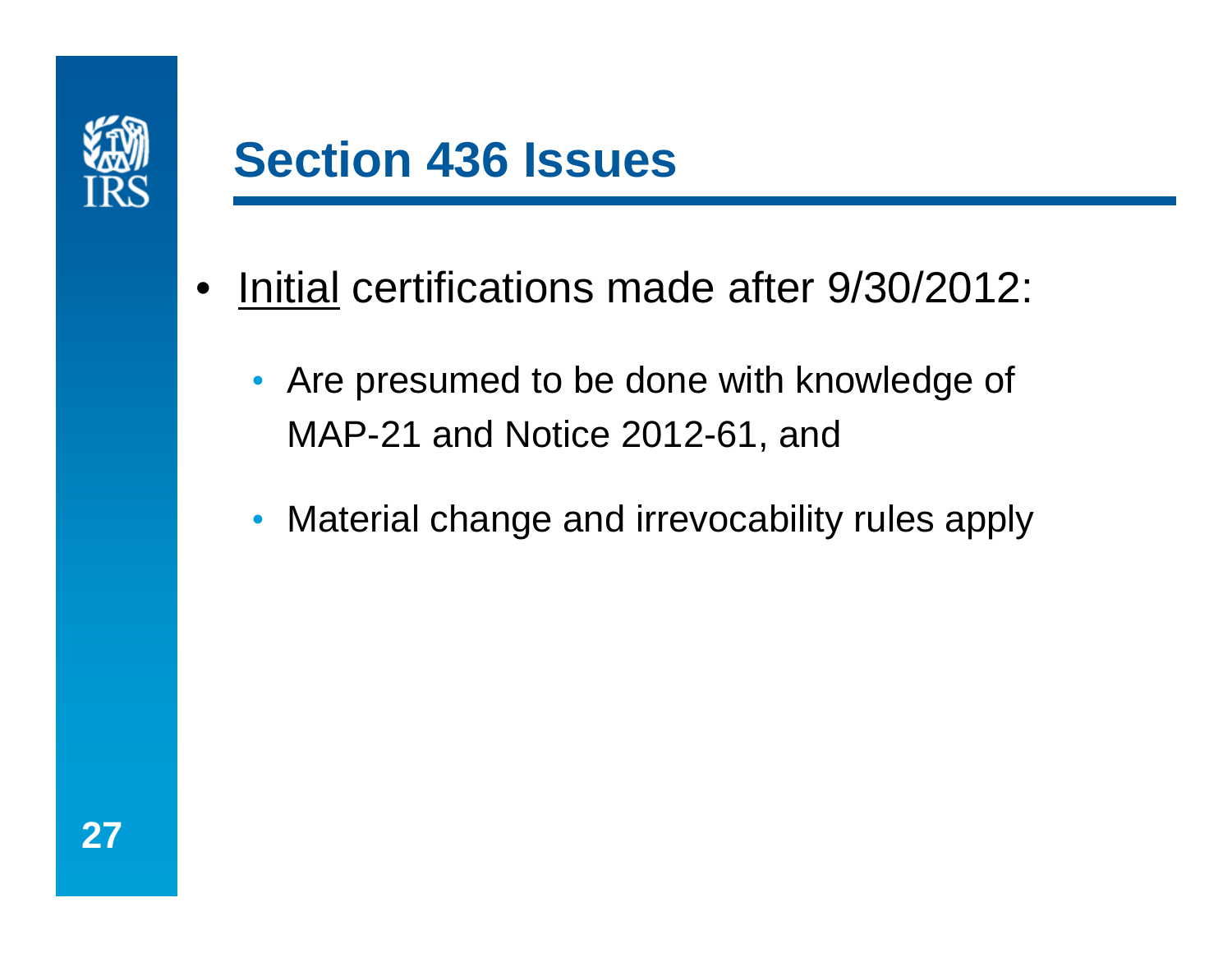

- Retroactive Application / Recertification
	- Correct distributions back to first certification
	- May reverse credit balance elections that were made by 9/30/2012 if it does not cause an unpaid **MRC**
	- § 436 contributions that are no longer needed due to application of MAP-21 are applied to MRC
		- -> Excess may be added to the prefunding balance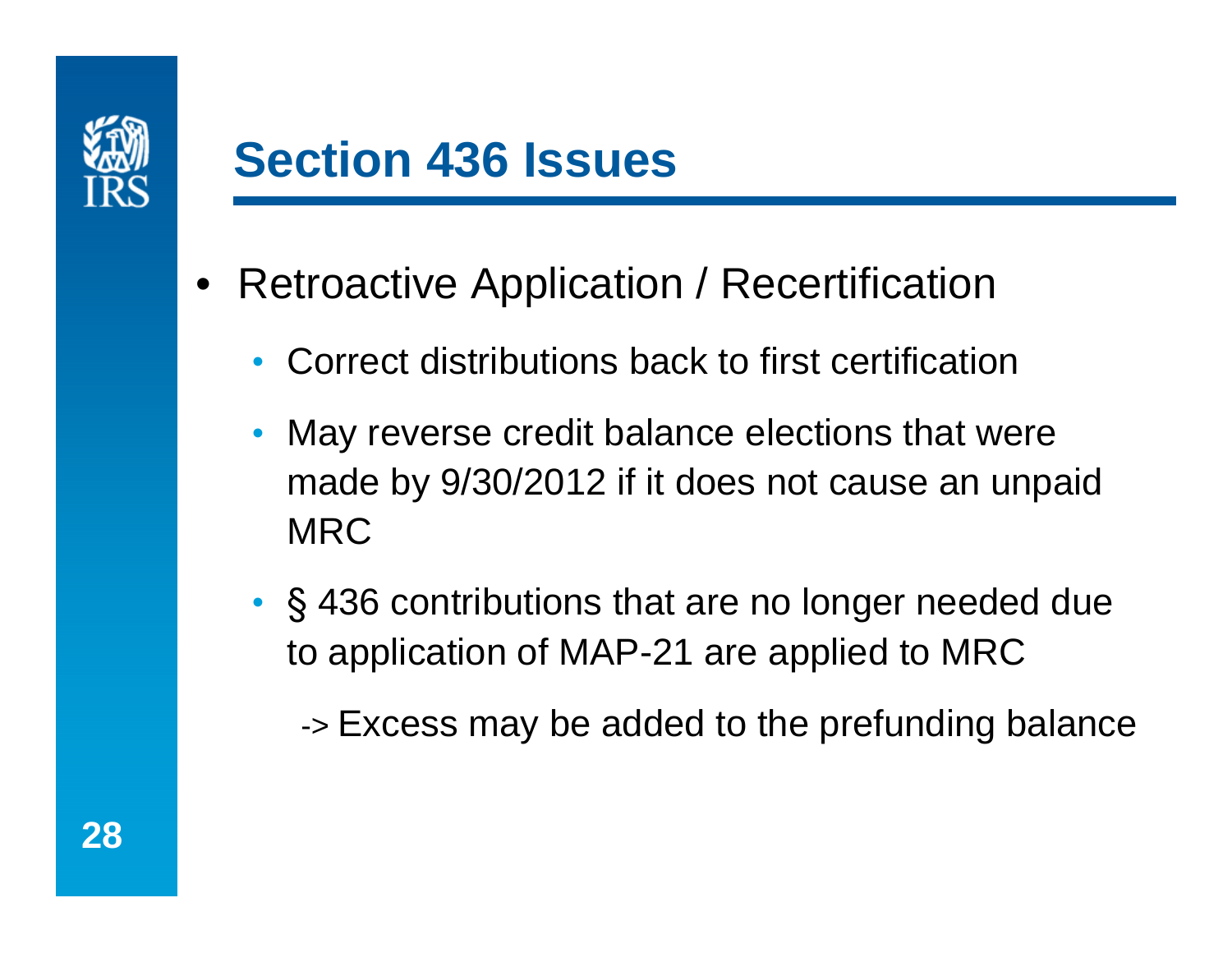

- Prospective Application / Recertification
	- Only change operations going forward, beginning with the earlier of date of re-certification or 10/1/2012
	- For certifications made before 9/30/2012 and re-certified before 12/31/2012, deemed immaterial
		- 9/30/2012 date applies regardless of plan year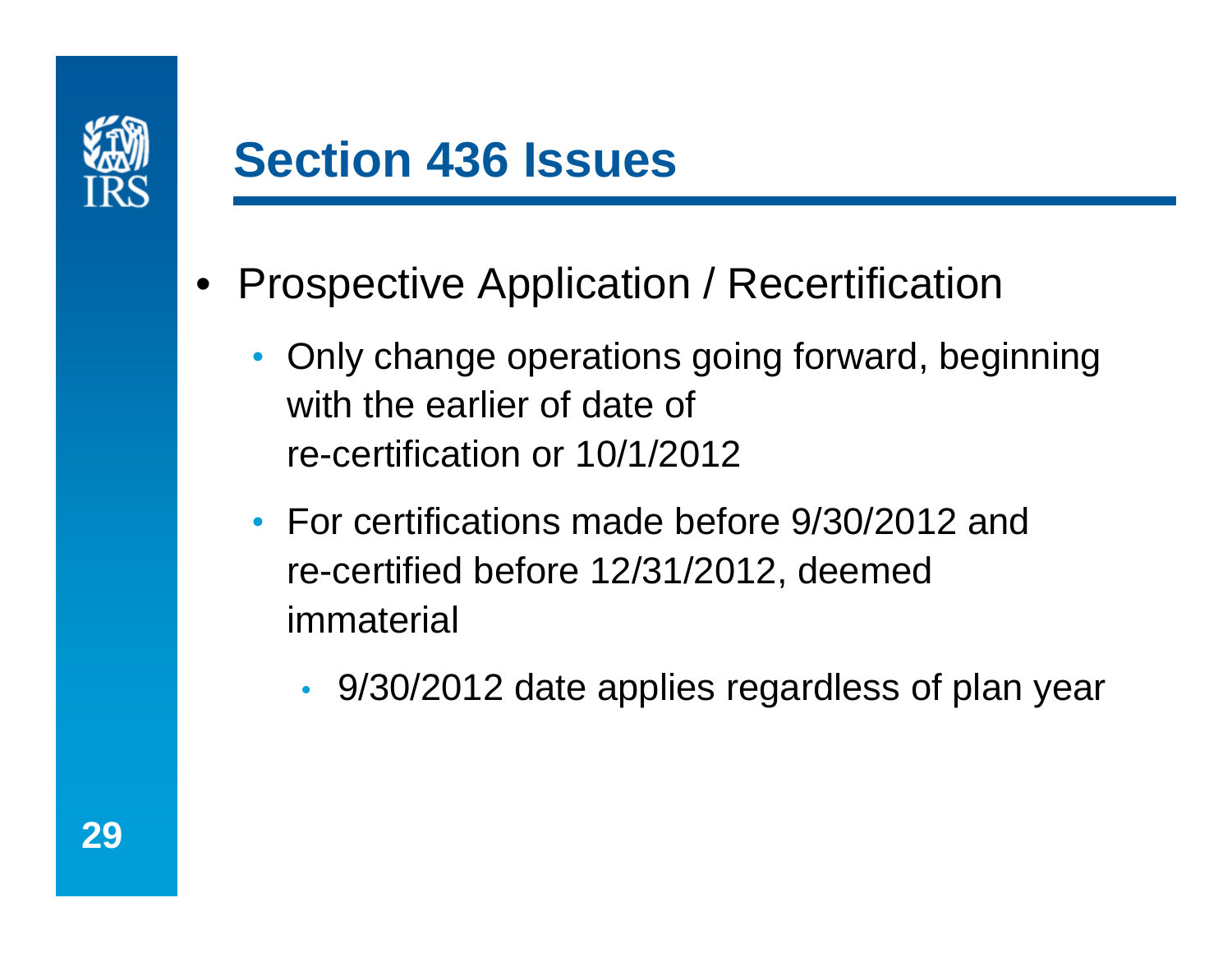

- Prospective Application / Recertification
	- If UCEB or plan amendments were not initially allowed, but AFTAP increases later in the plan year so that they are, they must be retroactively allowed
	- May NOT reverse credit balance elections previously made
	- May NOT apply § 436 contributions already made to cover the MRC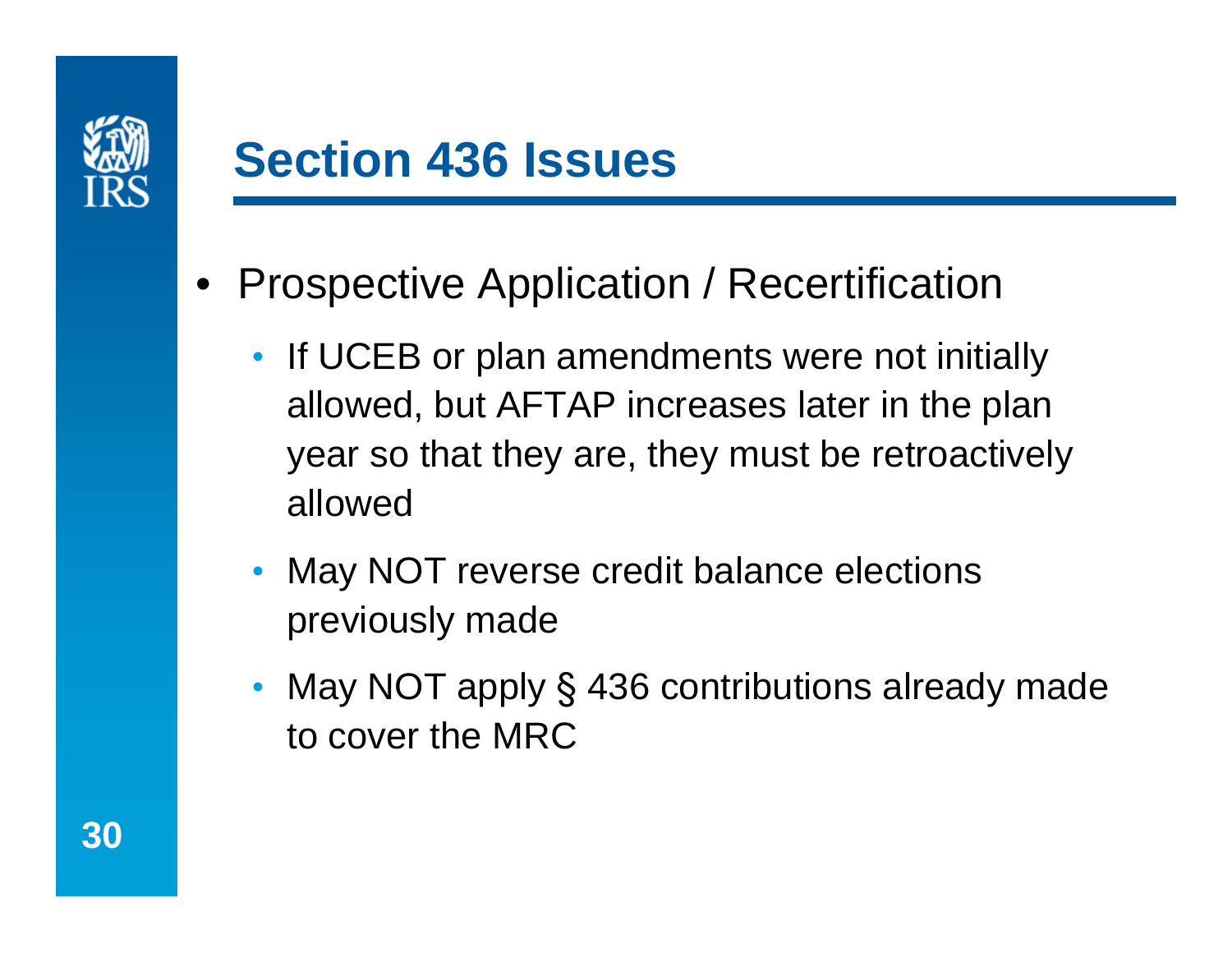

#### **Elections**

- Election to delay effective date to 2013 not required until filing due date (with extensions) of 2012 Form 5500
- But, may need to make decisions earlier if
	- Decision would affect operation under § 436, or
	- Need to recertify by 12/31/2012 to use "deemed immaterial" rule
- Elections to reverse funding balance elections must be made by the end of the plan year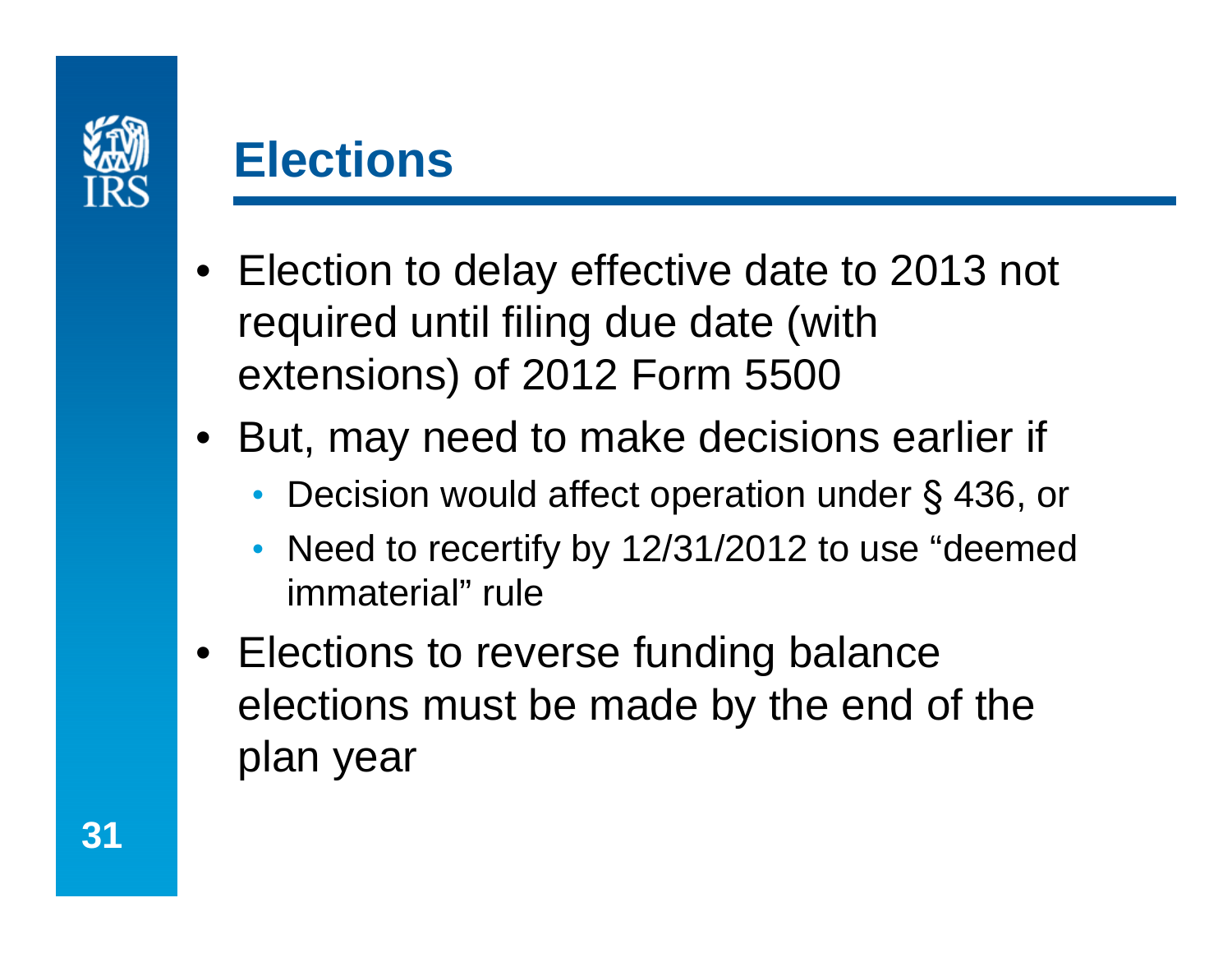

## **Transition Issues**

- May retroactively change quarterly contributions.
- May re-designate contributions originally designated for 2011 plan year made in the 2012 plan year to be applied to the 2012 plan year
	- Election not required until filing due date (with extensions) of 2012 Form 5500
	- NOTE: This is an exception to the general position of the IRS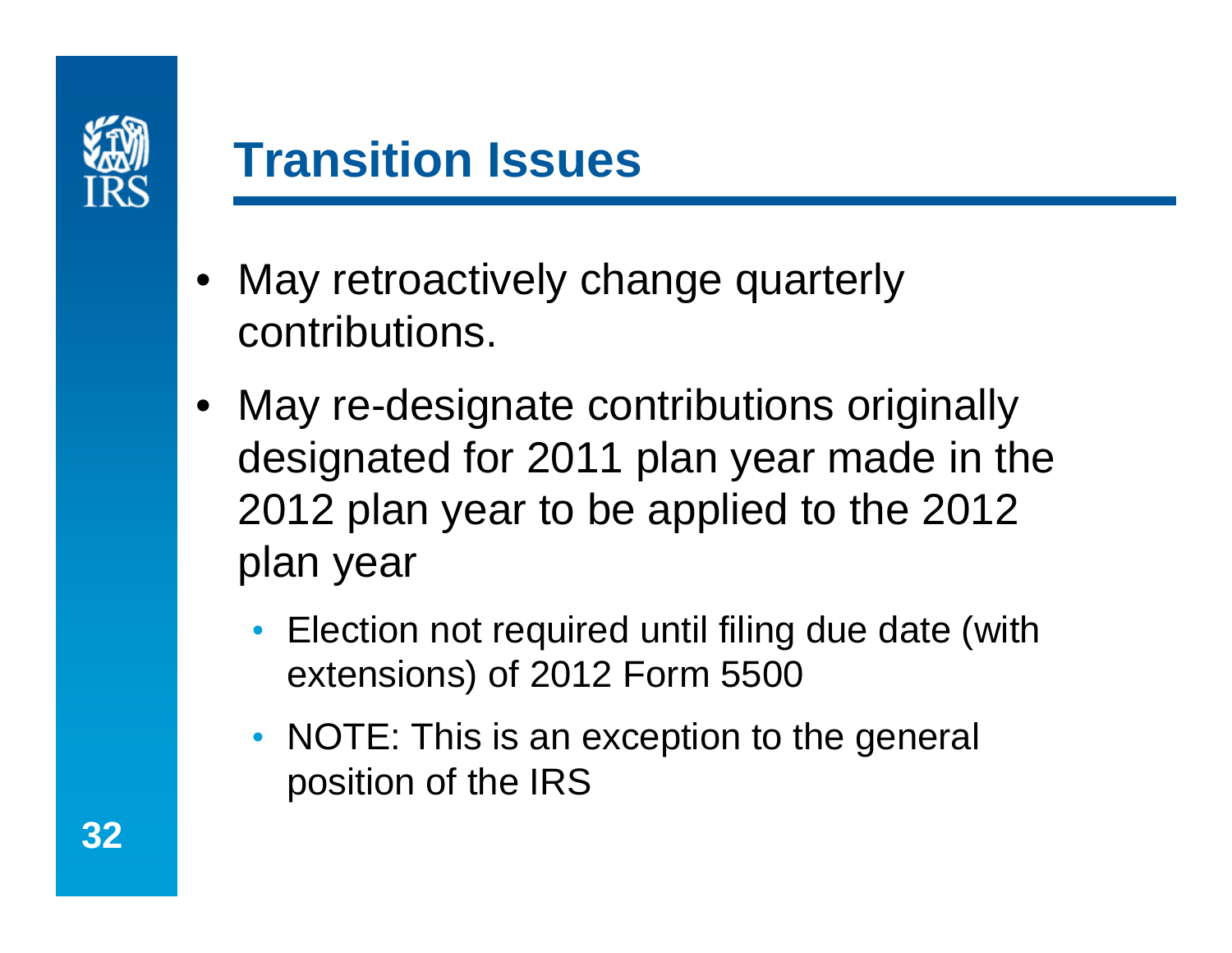

## **Transition Issues**

- May reverse elections to reduce credit balances for funding if this does not:
	- Cause a problem under § 436 (including the period before recertification of MAP-21 AFTAP, if MAP-21 AFTAP is only applied prospectively for § 436)
	- Result in an unpaid MRC
- May not change elections already made to USE credit balances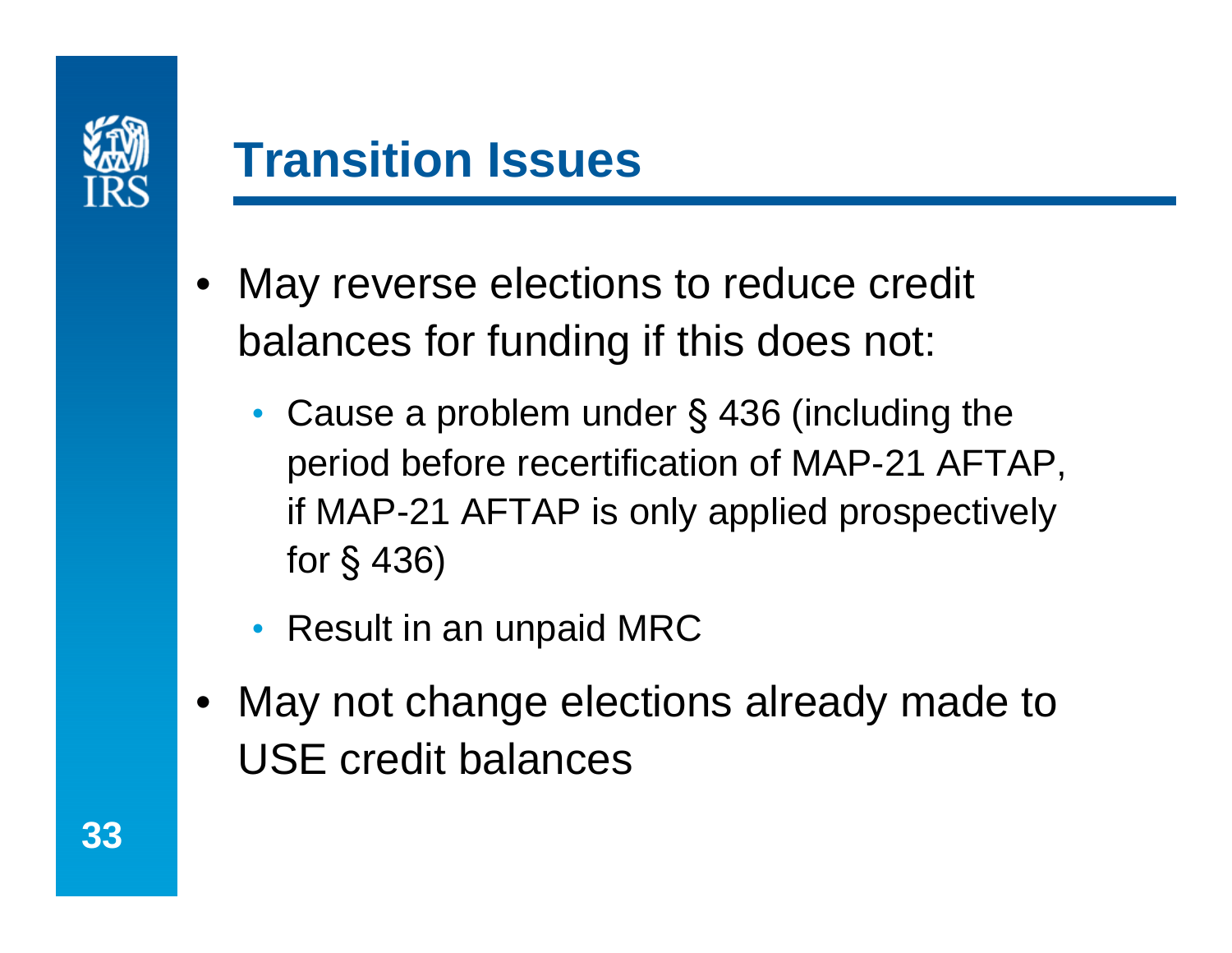

#### **Election to Change from Full Yield Curve to Segment Rates**

- Plans using the full yield curve do not receive 'funding relief' under MAP-21
- Such plans, however, may change from the full yield curve to segment rates (and thus, obtain relief under MAP-21) without requiring approval
	- Election must be made for the "first year" MAP-21 applies in order to be eligible for 'automatic approval'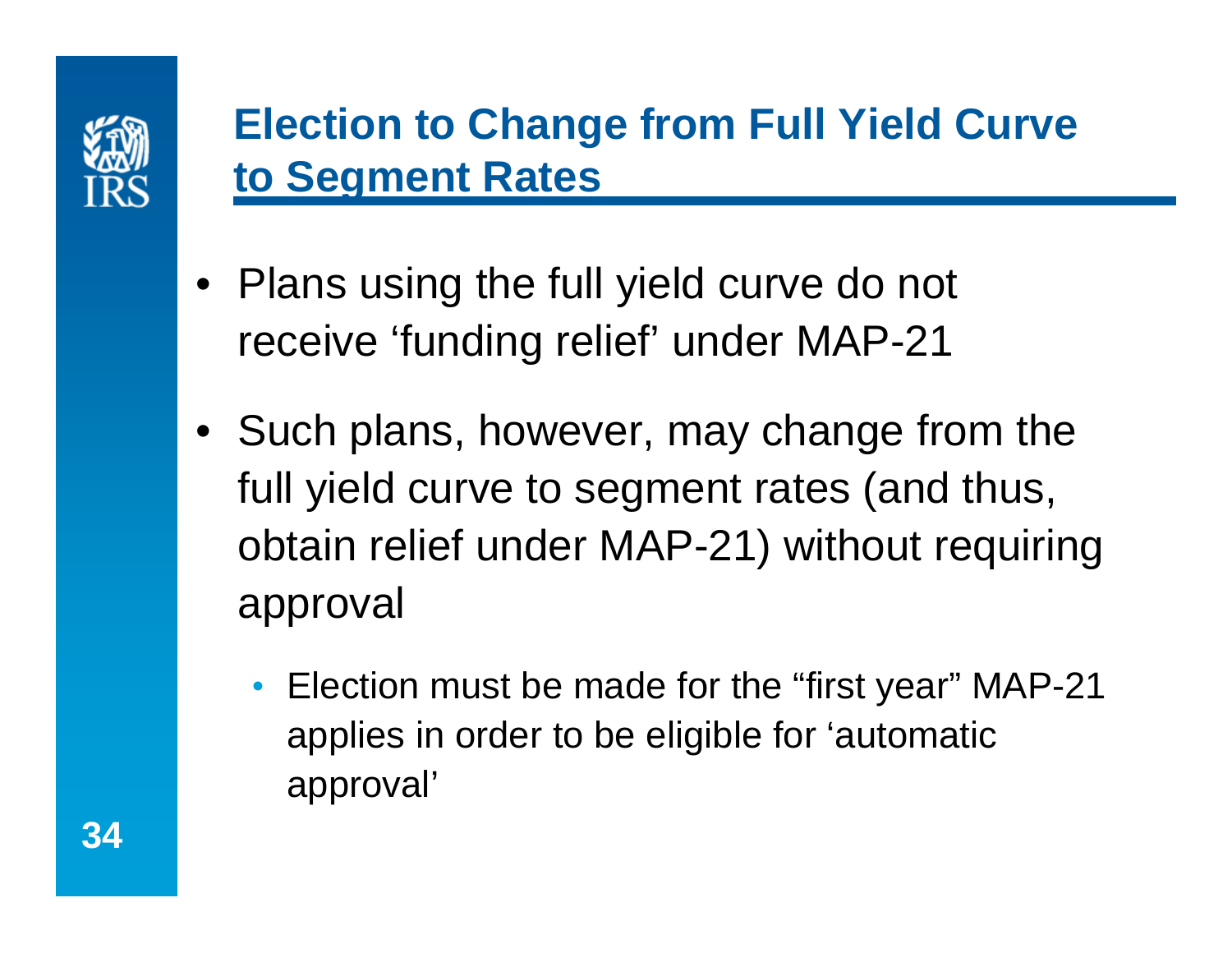

#### **Election to Change from Full Yield Curve to Segment Rates**

- Election must be made in writing to the EA and plan administrator by July 5, 2013, regardless of whether 2012 or 2013 is the "first year" MAP-21 applies
- If election to change to segment rates is made and MAP-21 first applies for § 430 in 2012, but does not apply until 2013 for § 436, then for 2012:
	- Segment rates are used for §430
	- The full yield curve is used for §436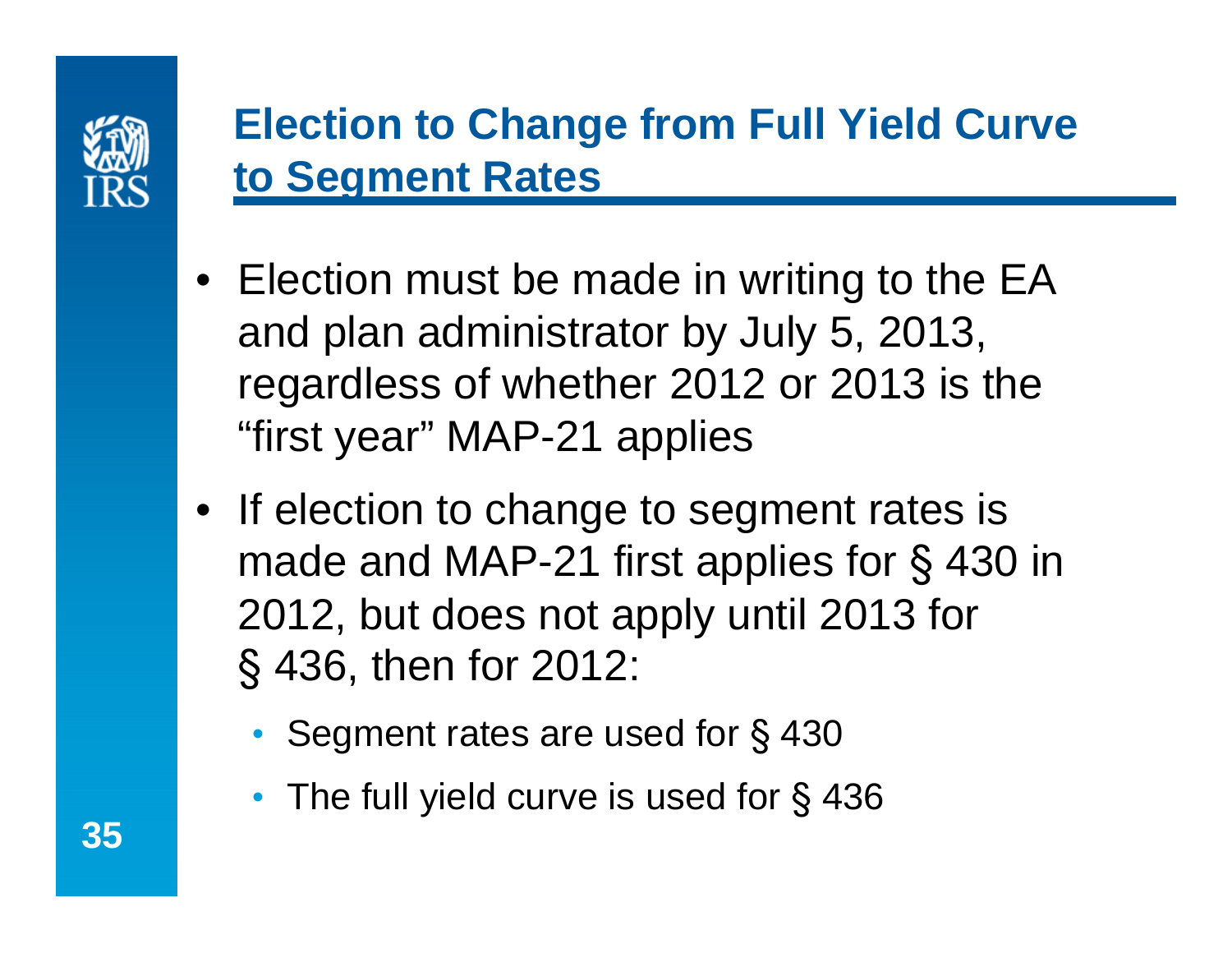

# **MAP-21 Phone Forum**

**September 27, 2012**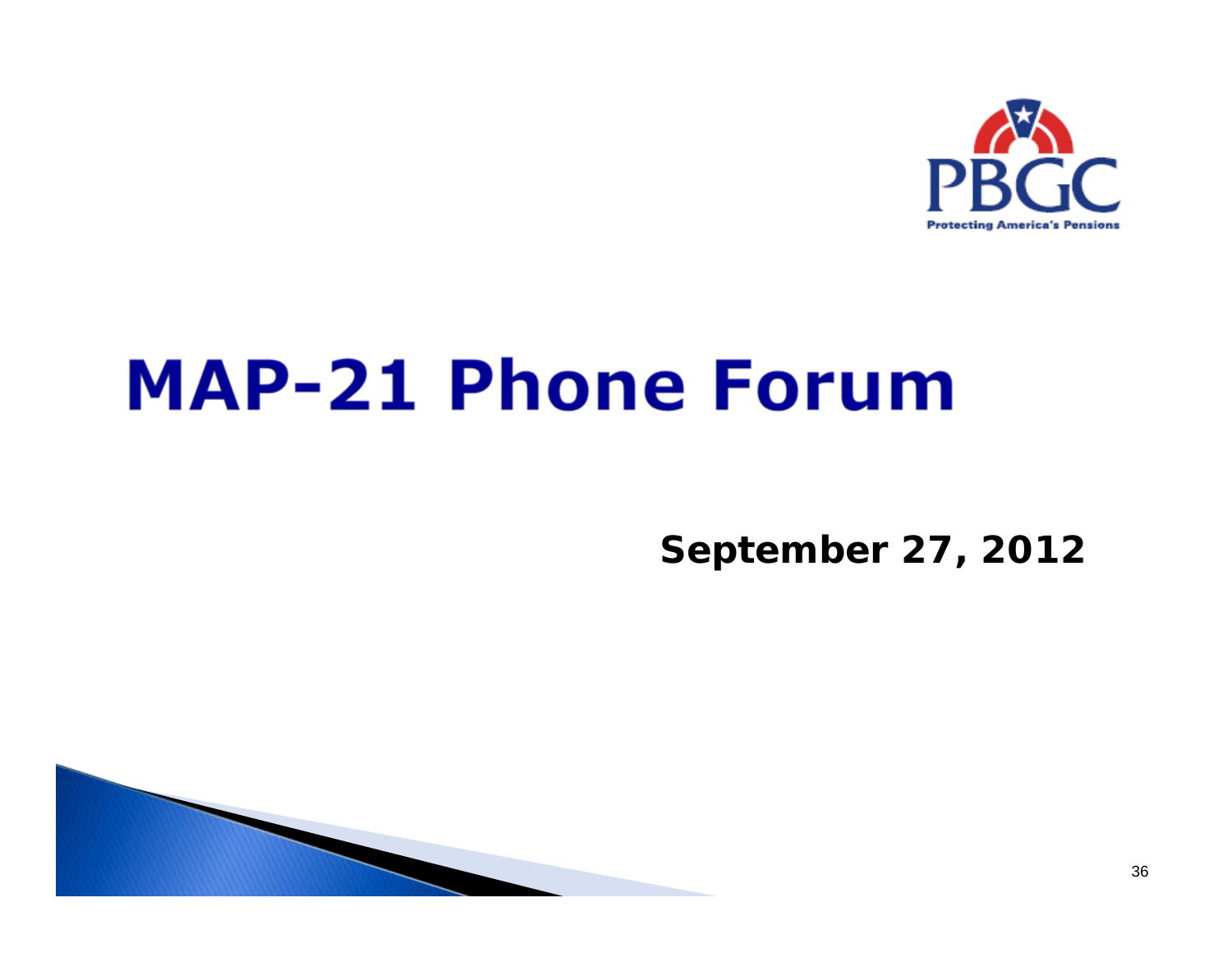## **Premium Increases**

- •• Increased premium rates
	- <u> Francisco III (m. 1</u>  $-$  Higher rates (flat and variable)
	- ―VRP now subject to indexing
	- **Northern Communication**  New cap on variable-rate premium (VRP), also subject to indexing
- Guidance on how to determine variable-rate premium after MAP (Technical Update 12-1)
- What's next

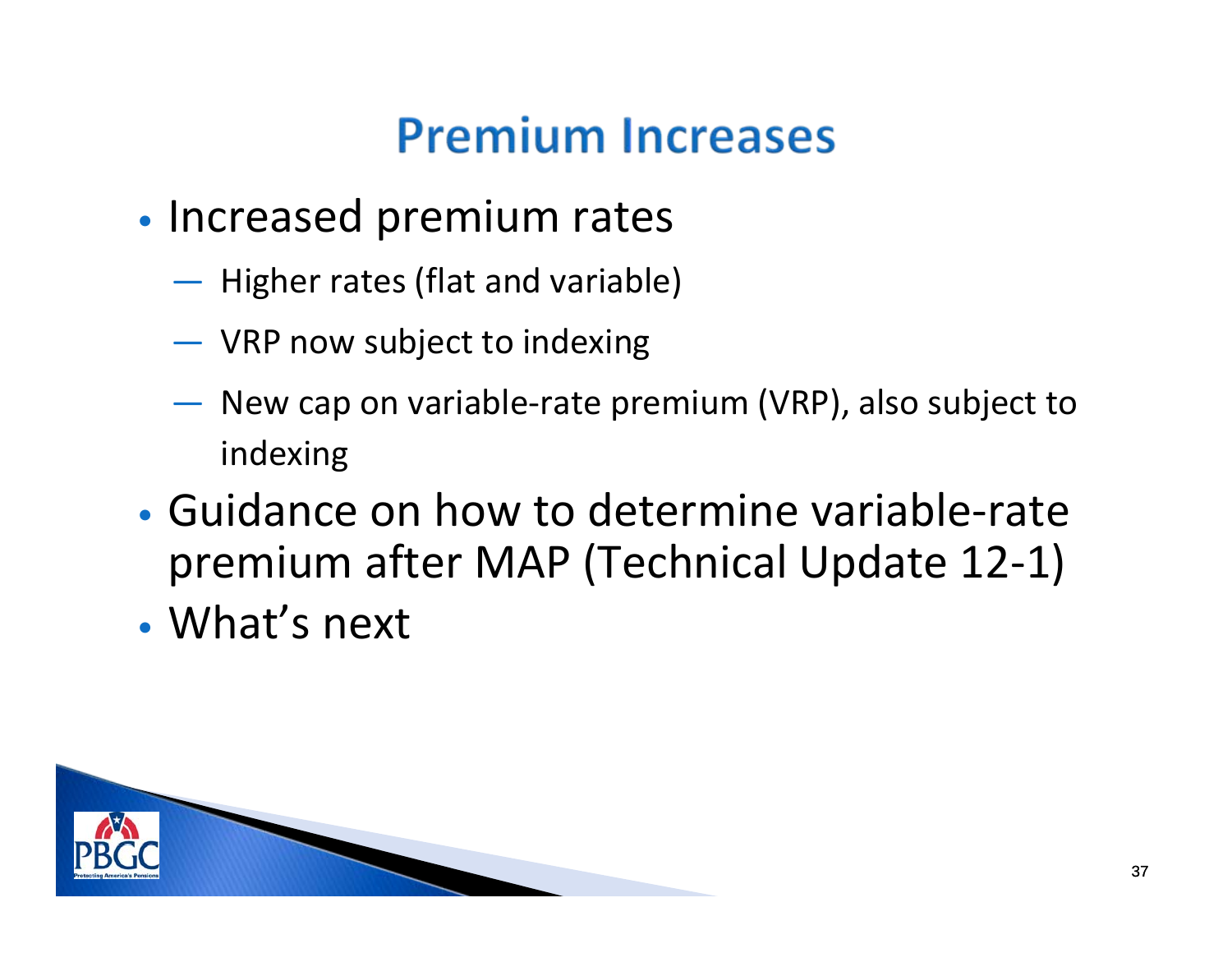#### **Single-Employer Plan Premium Rates Before reflecting indexing rules**

Red indicates amount is subject to indexing rules.

| Year         |             | <b>Before MAP-21</b> |             | <b>After MAP-21</b>                               |  |
|--------------|-------------|----------------------|-------------|---------------------------------------------------|--|
|              | <b>Flat</b> | <b>Variable</b>      | <b>Flat</b> | <b>Variable</b>                                   |  |
| 2012         | \$35        | \$9 per \$1,000 UVB  | \$35        | \$9 per \$1,000 UVB                               |  |
| 2013         | \$35        | \$9 per \$1,000 UVB  | \$42        | \$9 per \$1,000 UVB<br>capped at \$400 x P-count  |  |
| 2014         | \$35        | \$9 per \$1,000 UVB  | \$49        | \$13 per \$1,000 UVB<br>capped at \$400 x P-count |  |
| 2015 & later | \$35        | \$9 per \$1,000 UVB  | \$49        | \$18 per \$1,000 UVB<br>capped at \$400 x P-count |  |

In all likelihood, 2013 VRP rate will remain at \$9.

Multis – For 2013, \$9 flat rate increases to \$12. Indexing resumes in 2014.

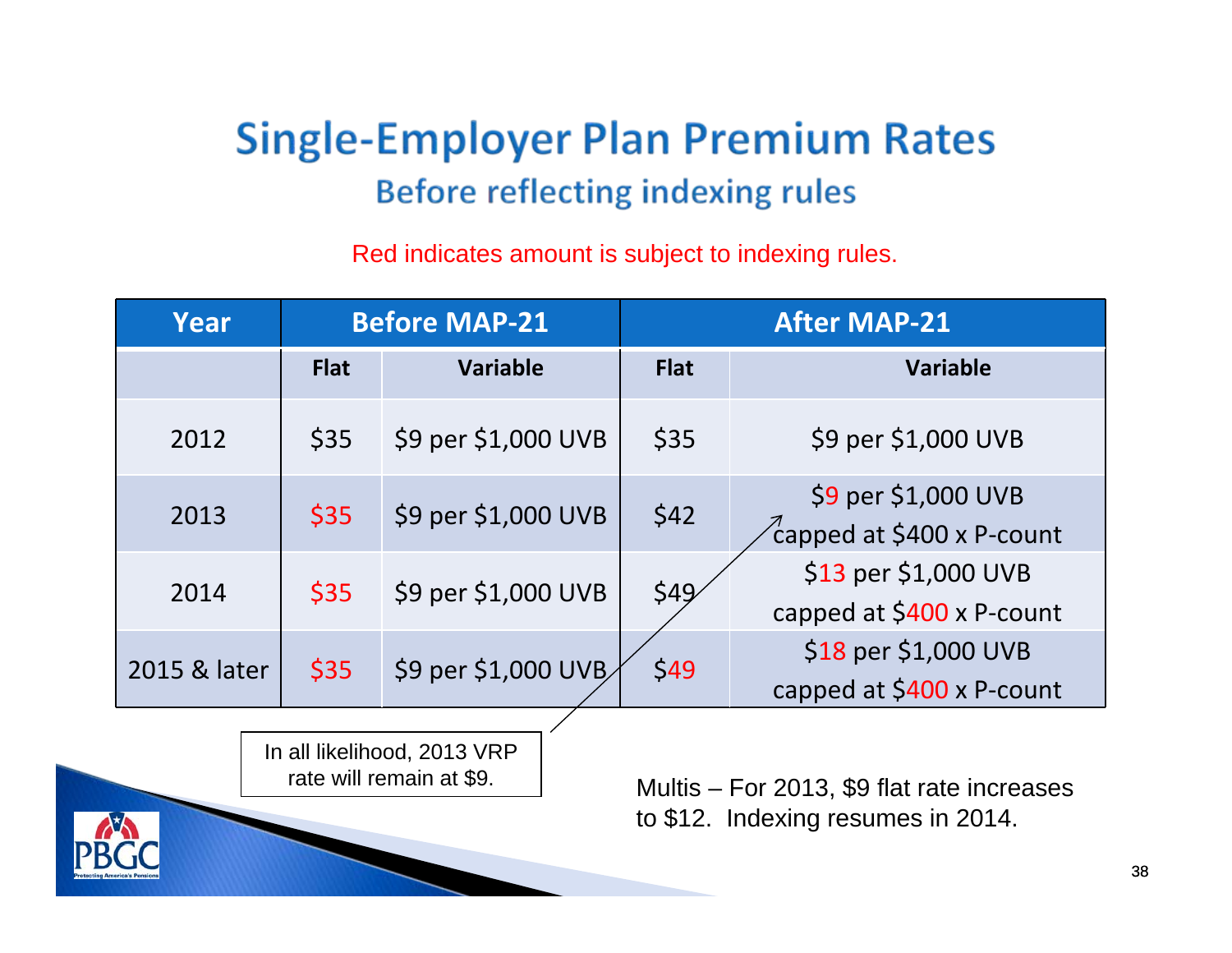#### **Single-Employer Plan Premium Rates Assuming NAWs increase 3% per year**

| <b>Year</b> | <b>Flat-Rate Premium</b> | <b>Variable-Rate Premium</b> |                     |  |
|-------------|--------------------------|------------------------------|---------------------|--|
|             | Rate per participant     | Rate per \$1,000 UVB         | Per participant cap |  |
| 2012        | \$35                     | \$9                          | N/A                 |  |
| 2013        | \$42                     | \$9                          | \$400               |  |
| 2014        | \$49                     | \$14                         | \$412               |  |
| 2015        | \$50                     | \$19                         | \$424               |  |
| 2016        | \$52                     | \$20                         | \$437               |  |
| 2017        | \$54                     | \$20                         | \$450               |  |
| 2018        | \$55                     | \$21                         | \$464               |  |
| 2019        | \$57                     | \$21                         | \$478               |  |
| 2020        | \$59                     | \$22                         | \$492               |  |
| 2021        | \$60                     | \$23                         | \$507               |  |

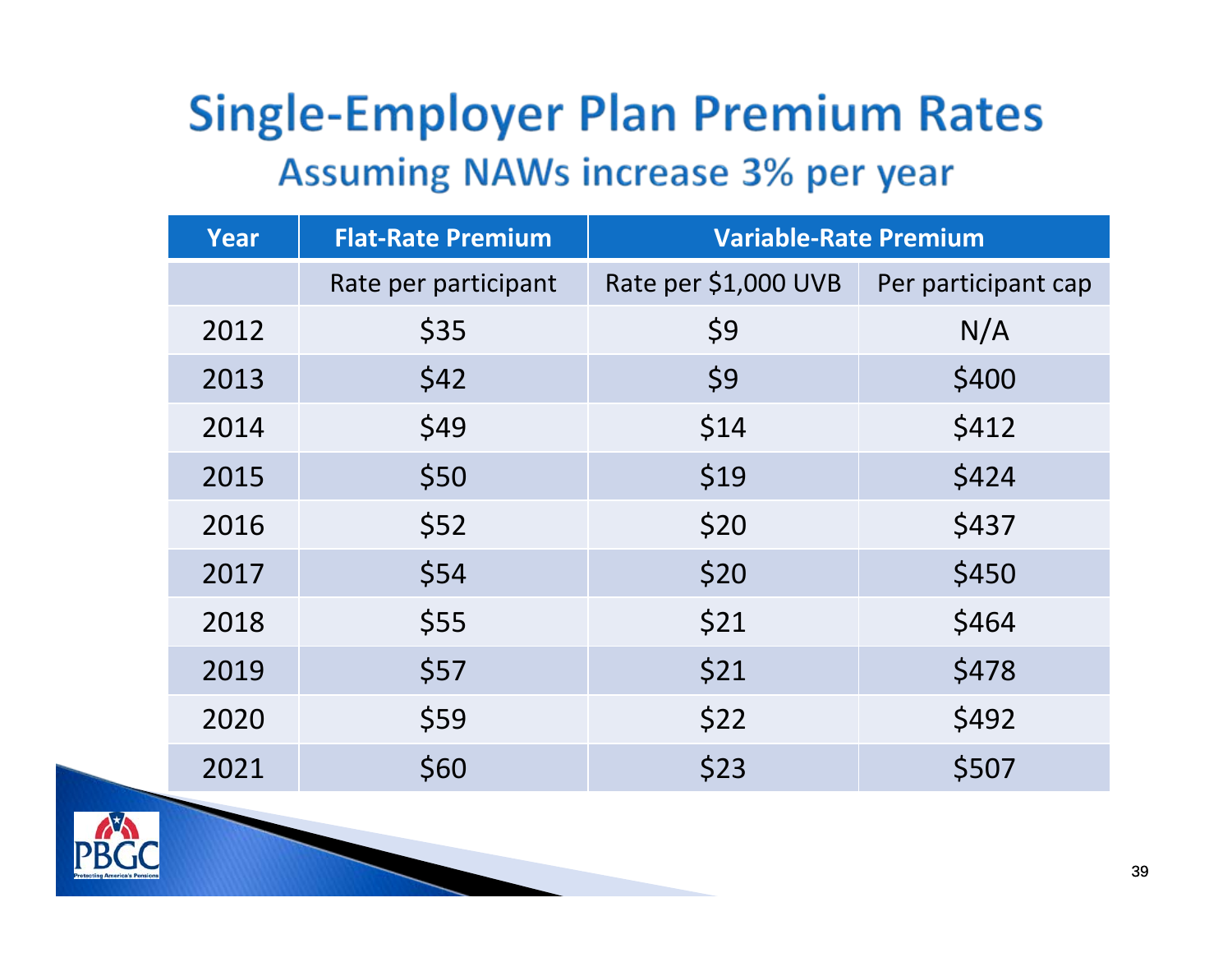#### **Determining Unfunded Vested Benefits** (for VRP calculation)

- MAP-21 didn't change anything
- Premium Funding Target
	- ― Don't use stabilized rates for premium funding target regardless of method (standard or alternative)
	- Use same retirement/form of payment assumptions you're using for minimum funding purposes, even if plan would have been atrisk if not for stabilization rules
- Market Value of Assets
	- ― Use same value of assets you would have used before MAP-21
	- Contributions receivable discounted using actual effective interest rate
	- ― Generally same value that gets reported on Schedule SB (line 2a)
- See Technical Update 12-1 for more information

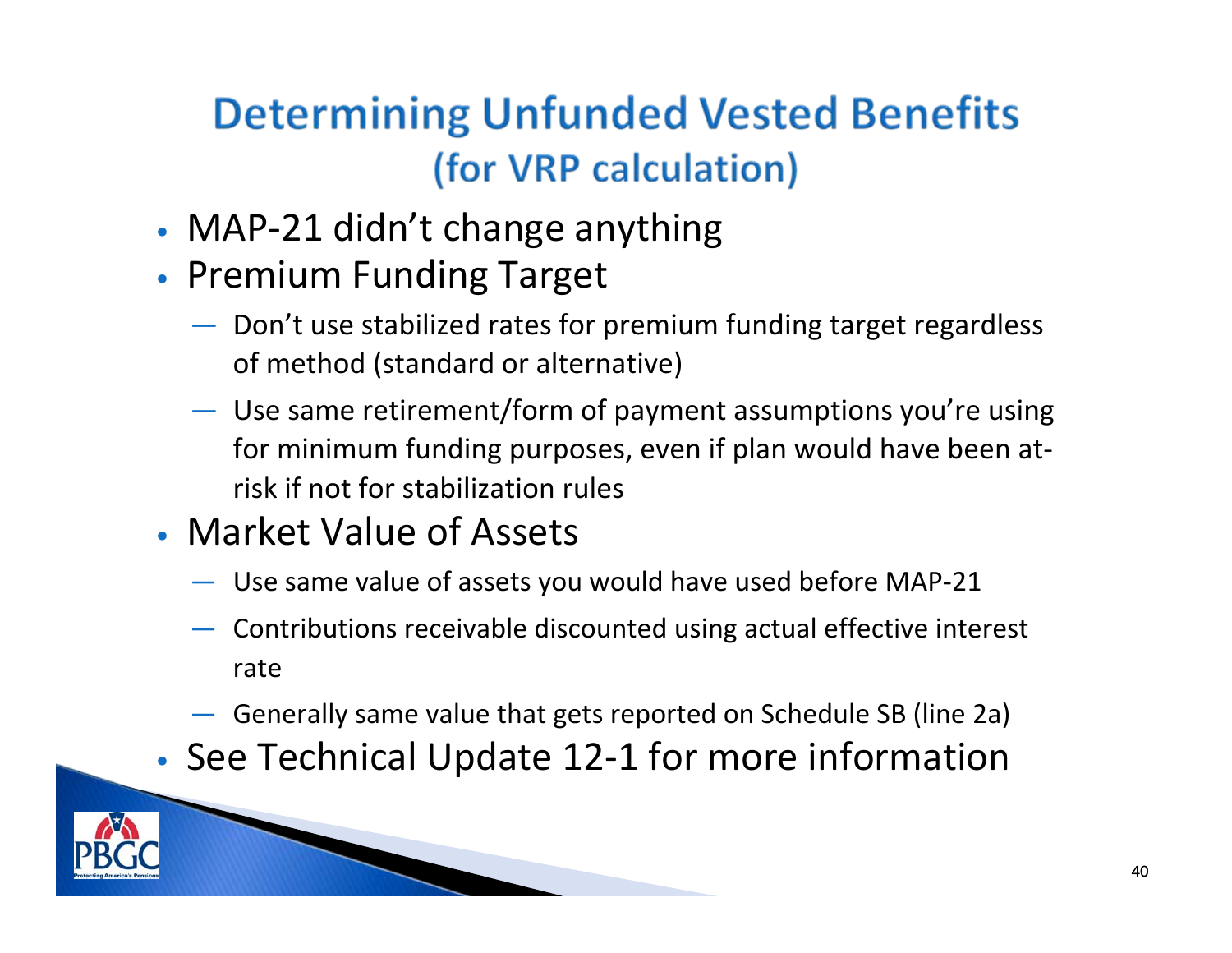## My PAA, "form" and instructions

- Technical Update 12-1 overrides 2012 instructions
- • Examples of outdated instructions
	- ― $-$  Help text/instructions say that APFT is vested portion of funding target used to determine minimum required contribution ----That's no longer the case
	- Table in "How to determine UVBs section" says that plans using APFT should use same discount rate used to determine minimum required contribution --- That's no longer the case.
- Revised 2013 premium booklet submitted to OMB
	- Reginfo.gov (information collection review)
	- Comment period ends October 11, 2012
	- My PAA will be revised in time for 2013 filings



•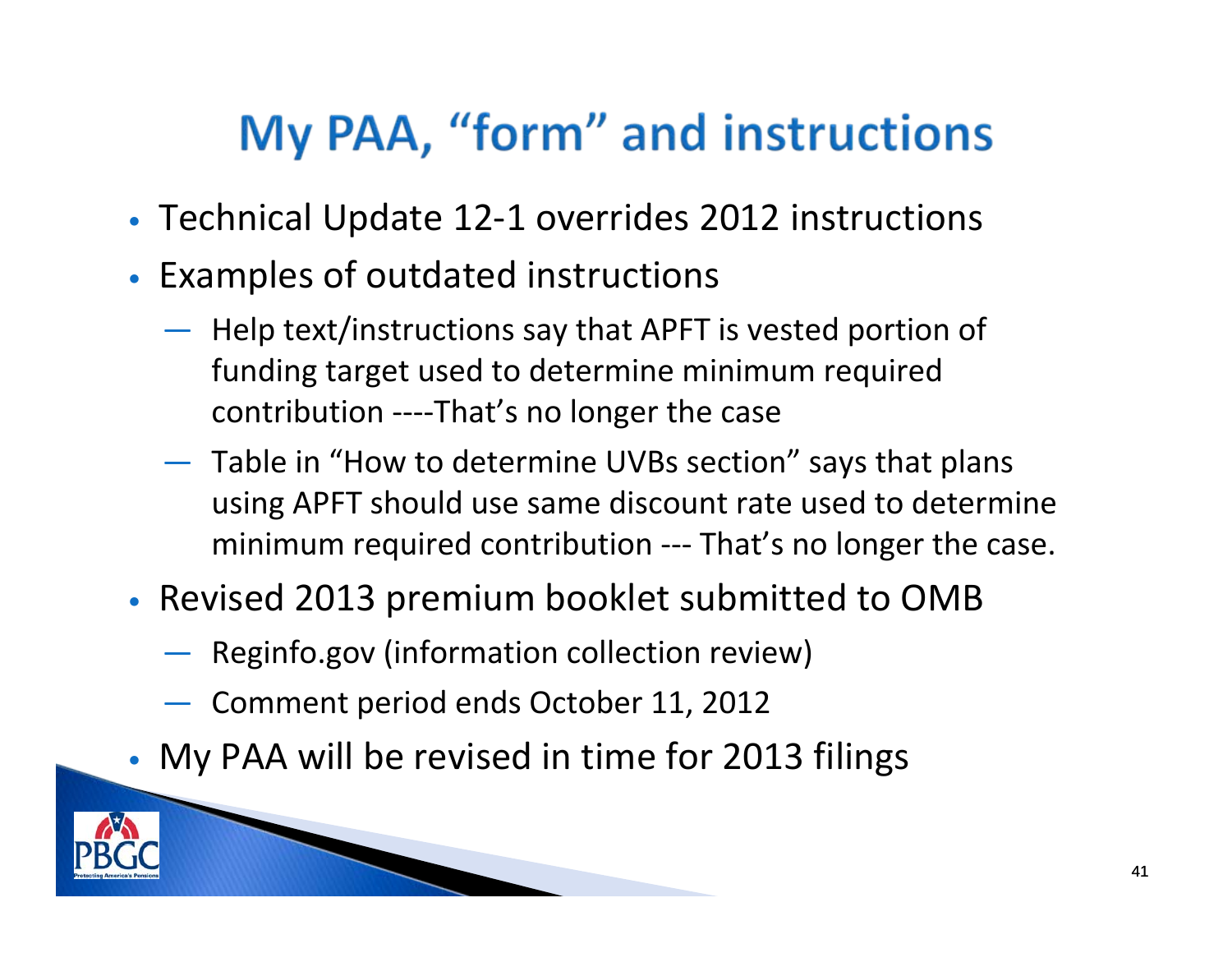# 4010 filings - background

- ERISA 4010 provides that certain employers must provide additional information to PBGC
- Filing done on controlled group basis, not plan basis
- First 2012 filings due April 15, 2013
- Three reporting triggers
	- ― Large missed contribution (over \$1 million)
	- ― Large outstanding funding waiver
	- ― FTAP for any plan in CG < 80%
- 80% FTAP reporting waiver
	- If aggregate underfunding for all plans  $\le$  \$15 million, reporting is waived
	- Waiver applicable only to 80% FTAP gateway test

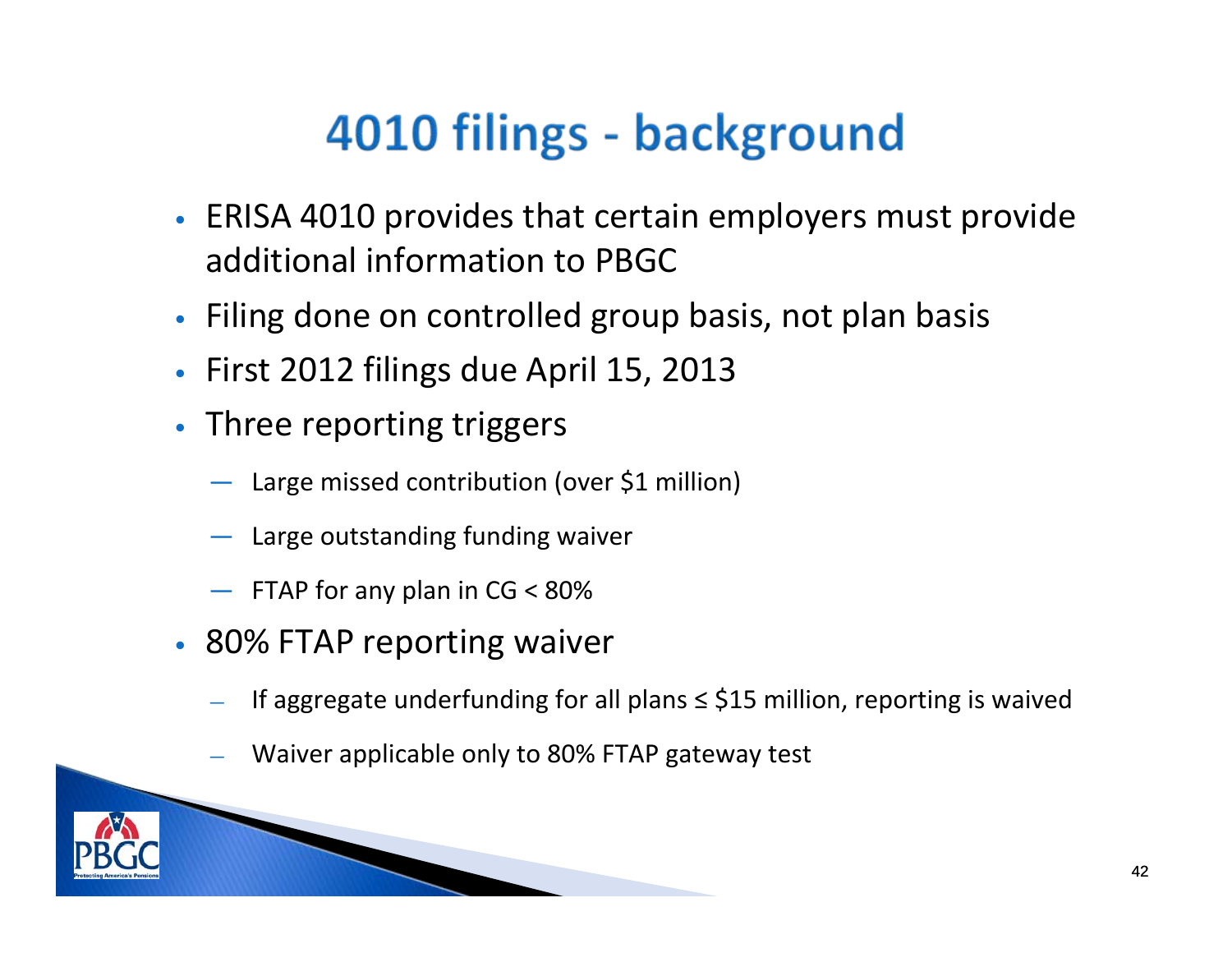## MAP-21 changed 80% FTAP gateway test

- For 4010 purposes, FTAP determined w/o regard to stabilization rules
- ― Q&A NA-3 of IRS Notice 2012-61 provides guidance on how to do this calculation
	- $\circ$  Separate asset value must be calculated w/o regard to stabilization rules
	- $\circ$  Assets for this purpose may differ from assets used to determine MRC.
- Reporting waived if reporting wouldn't have been required if asset value used to determine MRC was used instead of Q&A NA-3 amount.
- Roundabout way of saying: for 80% gateway test, use:
- ―Funding target determined w/o regard to stabilization rules, and
- ― Either actuarial asset value:
	- o What you're using for MRC, or
	- o Amount per Q&A NA-3

#### **FTAP reminder**

As always for FTAP calculations: •For funding target - disregard at-risk assumptions and load even if the plan is at-risk

•For assets - subtract COB & PFB

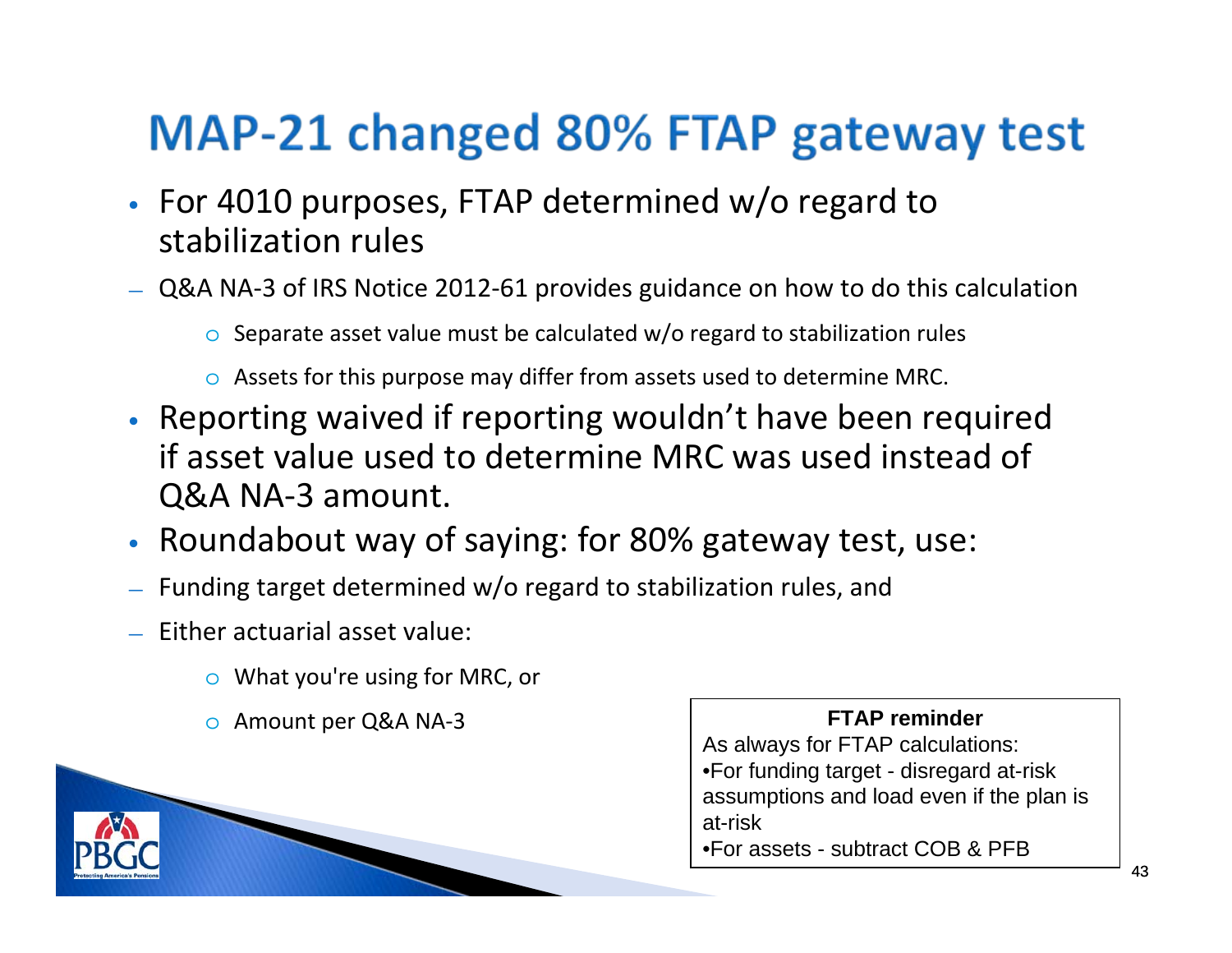#### MAP-21 didn't change aggregate \$15 million waiver

- PBGC's 4010 regulation:
- Uses term "4010 funding shortfall" to describe underfunding for this purpose
- $-$  Defines 4010 funding shortfall as the excess of:
	- oFunding target used to determine MRC over
	- oActuarial value of assets used to determine MRC
- No additional calculations needed to determine if aggregate \$15 million waiver applies, even if stabilized rates are used for MRC purposes
- Use the amounts you've already calculated for MRC purposes
- $-$  Same amounts that will be reported on Schedule SB

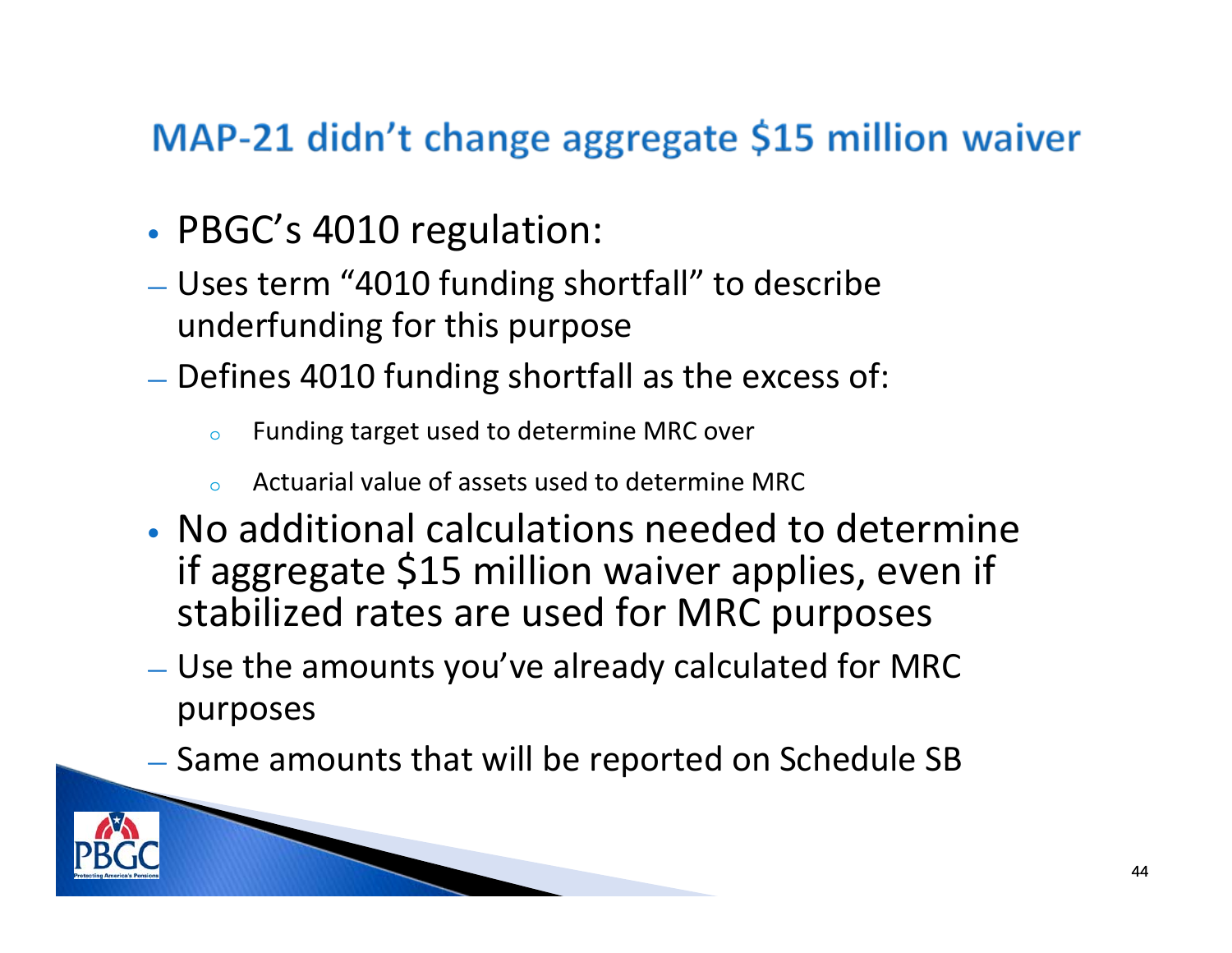#### MAP-21 didn't change rules re: which plans need to report actuarial information

- Reporting divided into three sections
- ― Identifying information (plans and CG members)
- ― Financial information (about CG members)
- ― Actuarial information (about plans sponsored by CG members)
- Certain small plans exempt from reporting actuarial information
- ― 4010 funding shortfall comes into play for this determination
- ― MAP-21 didn't change determination of 4010 funding shortfall for this purpose either
	- oUse amounts you're using to determine MRC